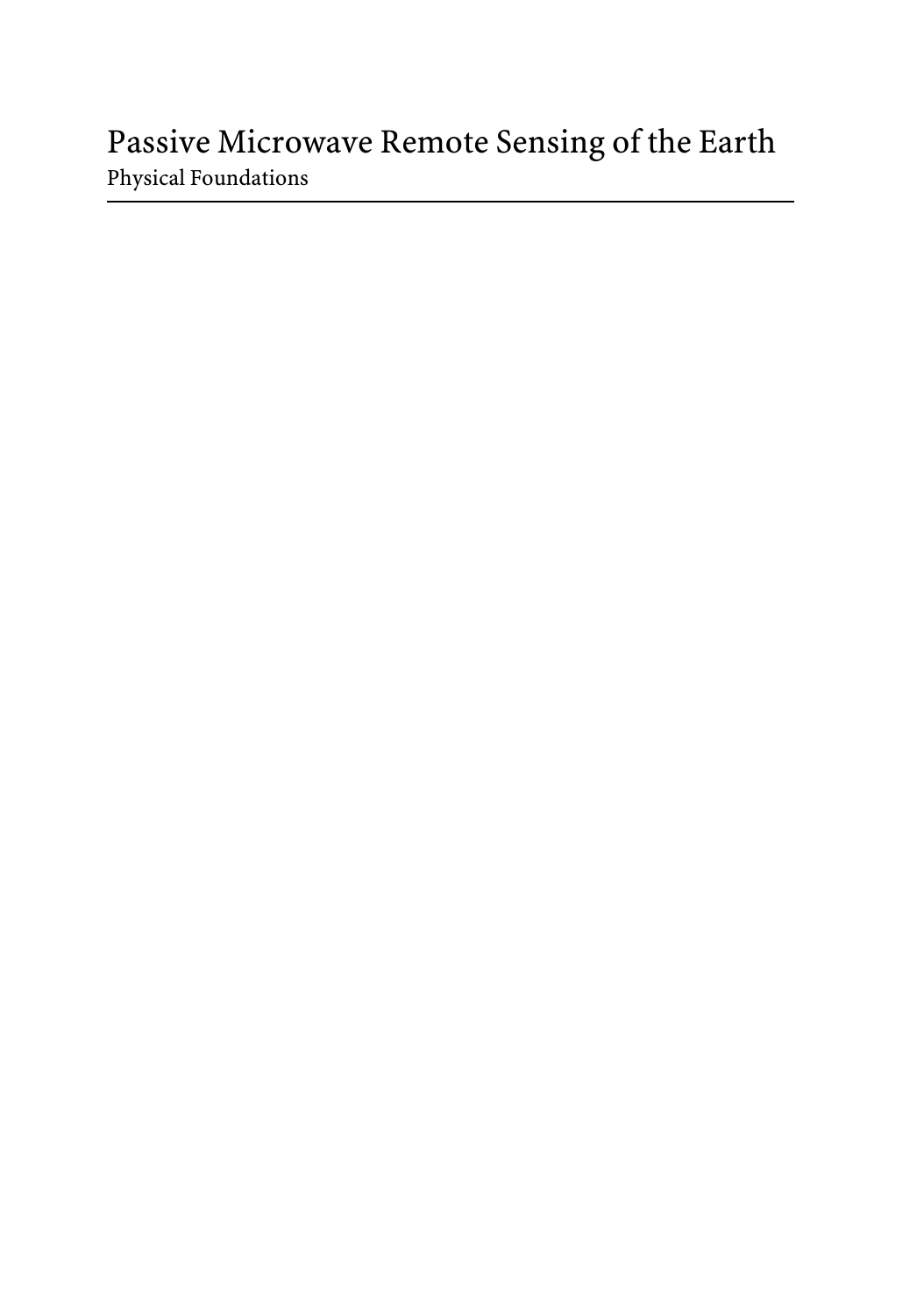## $\underset{\textit{Berlin}}{\text{Springer}}$

Heidelberg New York Hong Kong<br>London Milan Paris Tokyo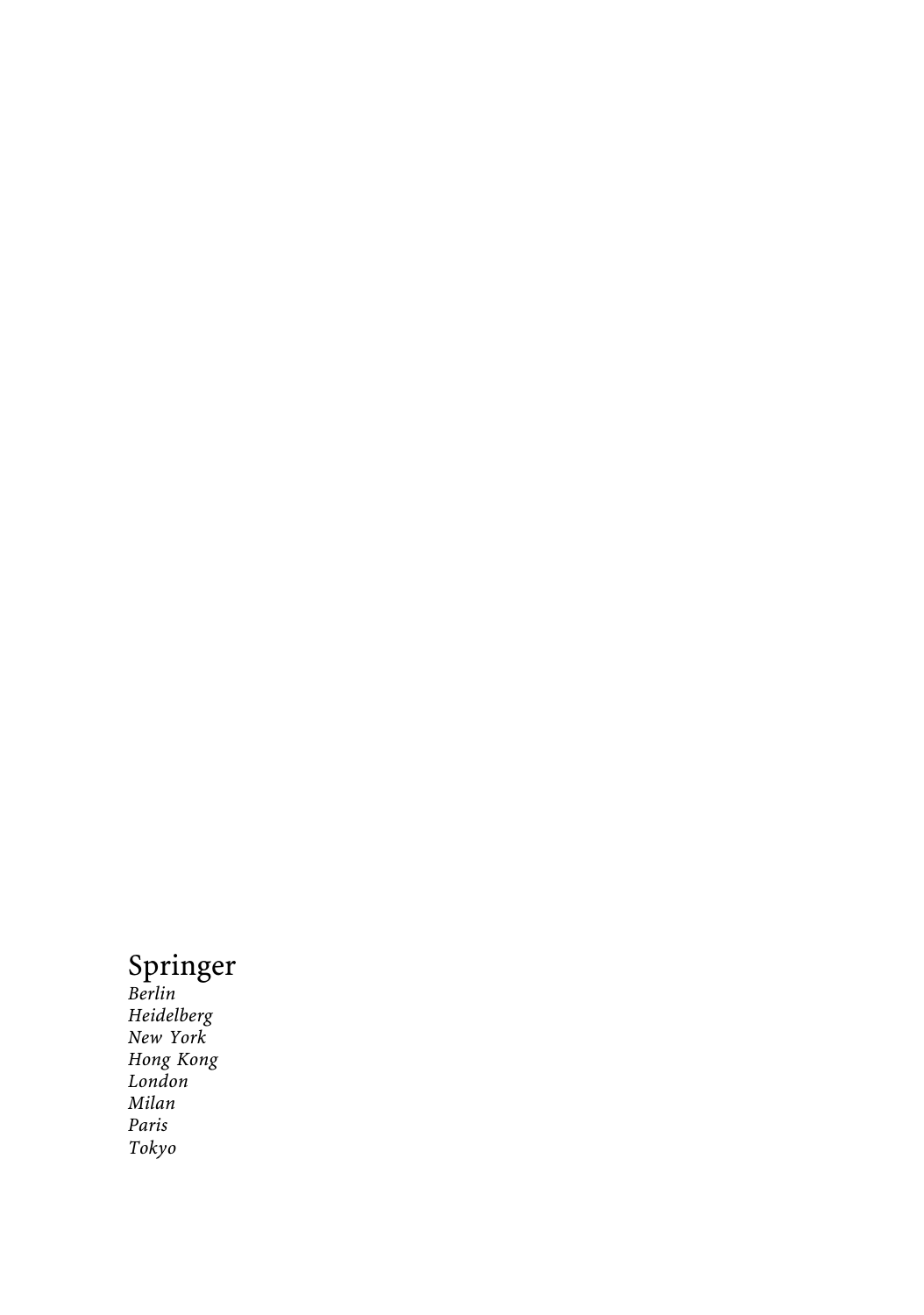# **Passive Microwave Remote Sensing of** the Earth

**Physical Foundations** 



Published in association with Praxis Publishing Chichester, UK

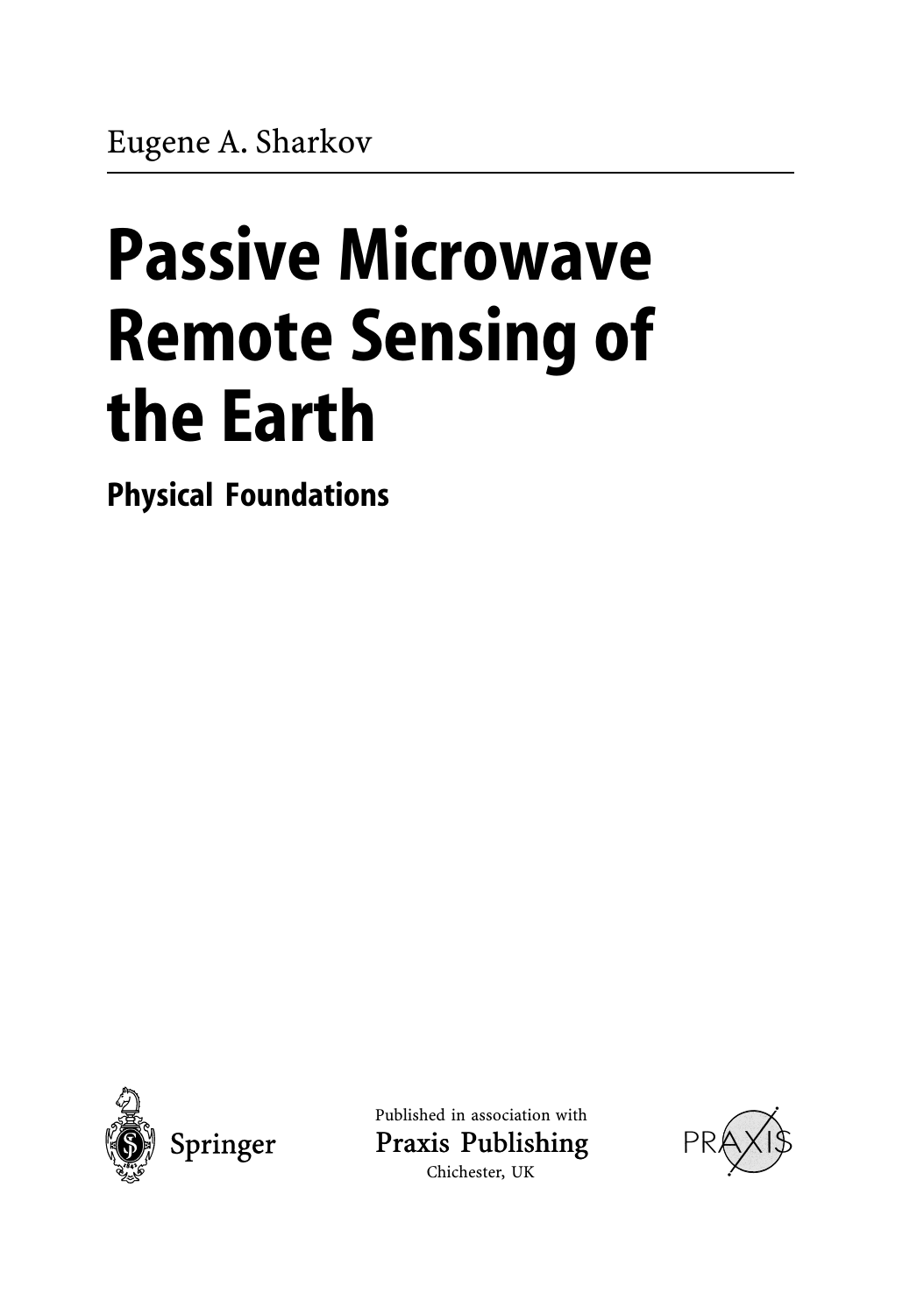Professor Eugene A. Sharkov Space Research Institute Russian Academy of Sciences Moscow Russia

SPRINGER-PRAXIS BOOKS IN GEOPHYSICAL SCIENCES SUBJECT ADVISORY EDITOR: Dr Philippe Blondel, C.Geol., F.G.S., Ph.D., M.Sc., Senior Scientist, Department of Physics, University of Bath, Bath, UK

ISBN 3-540-43946-3 Springer-Verlag Berlin Heidelberg New York

Springer-Verlag is a part of Springer Science+Business Media (springeronline.com) Bibliographic information published by Die Deutsche Bibliothek

Die Deutsche Bibliothek lists this publication in the Deutsche National bibliografie; detailed bibliographic data are available from the Internet at http://dnb.ddb.de

Library of Congress Cataloging-in-Publication Data details to come

Apart from any fair dealing for the purposes of research or private study, or criticism or review, as permitted under the Copyright, Designs and Patents Act 1988, this publication may only be reproduced, stored or transmitted, in any form or by any means, with the prior permission in writing of the publishers, or in the case of reprographic reproduction in accordance with the terms of licences issued by the Copyright Licensing Agency. Enquiries concerning reproduction outside those terms should be sent to the publishers.

© Praxis Publishing Ltd, Chichester, UK, 2003 Printed in Germany

The use of general descriptive names, registered names, trademarks, etc. in this publication does not imply, even in the absence of a specific statement, that such names are exempt from the relevant protective laws and regulations and therefore free for general use.

Cover design: Jim Wilkie Project Management: Originator Publishing Services, Gt Yarmouth, Norfolk, UK

Printed on acid-free paper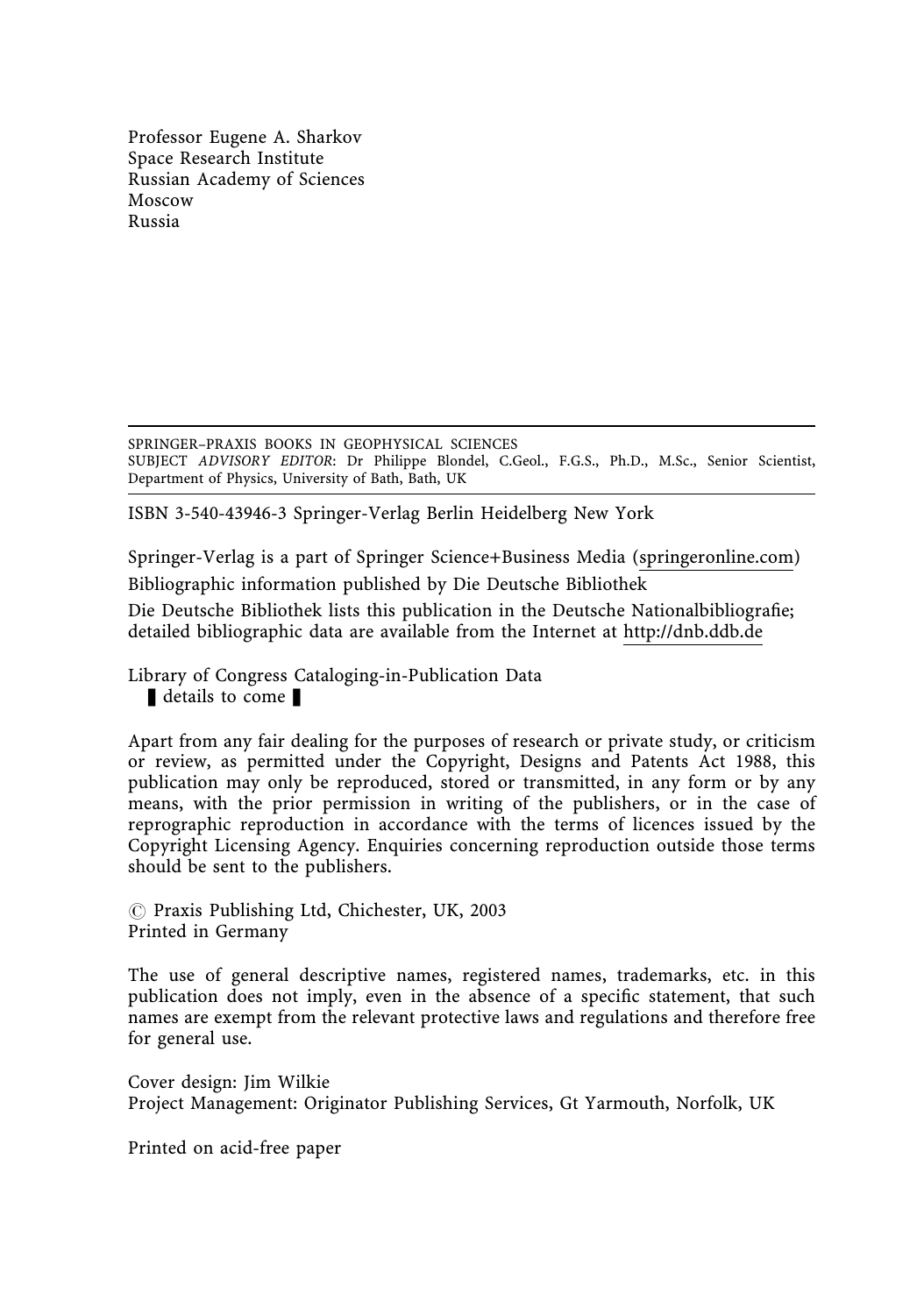### **Contents**

|              |     |                                                                                     | <b>X111</b>    |
|--------------|-----|-------------------------------------------------------------------------------------|----------------|
|              |     |                                                                                     | xvii           |
|              |     |                                                                                     | <b>XXV</b>     |
|              |     |                                                                                     |                |
| 1            |     | Scientific and applied rationales of remote sensing study                           | $\mathbf{1}$   |
|              | 1.1 | What is meant by remote sensing? $\dots \dots \dots \dots \dots \dots \dots$        | $\mathbf{1}$   |
|              | 1.2 | The wave nature and spectrum of electromagnetic radiation                           | $\overline{2}$ |
|              | 1.3 |                                                                                     | 9              |
|              | 1.4 | Thermal radiation: the role and sources                                             | 11             |
|              | 1.5 | Recognition and understanding of microwave signatures                               | 16             |
|              | 1.6 | Basic statements of wave electromagnetic theory                                     | 20             |
| $\mathbf{2}$ |     |                                                                                     | 35             |
|              | 2.1 | Determinate and stochastic description of natural processes                         | 35             |
|              | 2.2 |                                                                                     | 37             |
|              |     | 2.2.1                                                                               | 40             |
|              |     | Probability densities of random processes<br>2.2.2.                                 | 40             |
|              |     | Moment functions of random processes<br>2.2.3                                       | 44             |
|              |     | 2.2.4                                                                               | 45             |
|              |     | 2.2.5                                                                               | 46             |
|              | 2.3 | Fundamentals of the correlation theory of random processes                          | 47             |
|              |     | Basic properties of the correlation function<br>2.3.1                               | 48             |
|              |     | 2.3.2                                                                               | 48             |
|              |     | 2.3.3<br>The statistical spectrum $\dots \dots \dots \dots \dots \dots \dots \dots$ | 49             |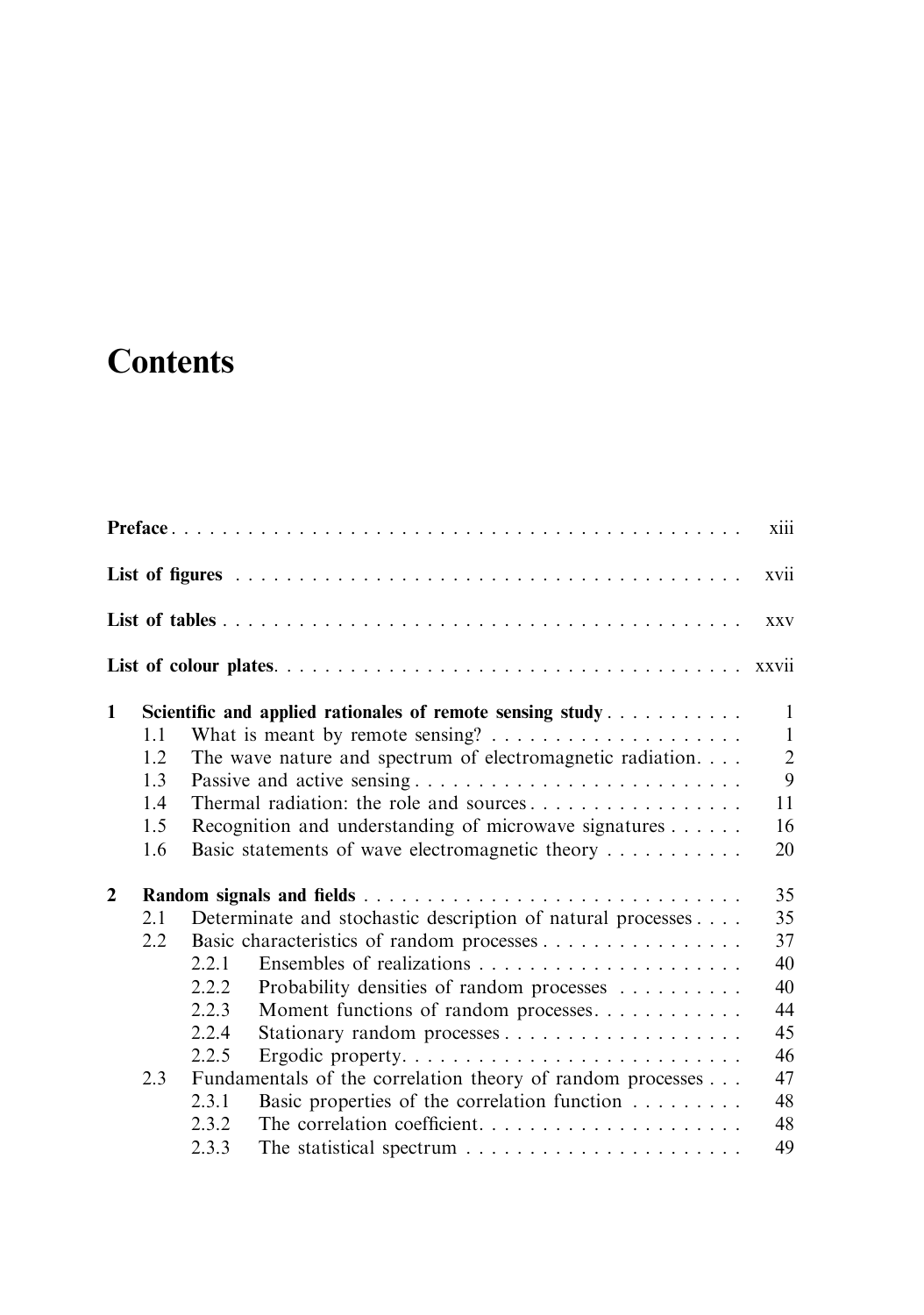|   | 2.4  | Quasi-ergodic processes                                            | 53  |
|---|------|--------------------------------------------------------------------|-----|
|   | 2.5  |                                                                    | 55  |
|   |      | 2.5.1<br>Rectangular low-frequency spectrum                        | 56  |
|   |      | 2.5.2                                                              | 57  |
|   |      | 2.5.3                                                              | 57  |
|   |      | 2.5.4                                                              | 58  |
|   |      | 2.5.5                                                              | 58  |
|   |      | 2.5.6                                                              | 59  |
|   |      | 2.5.7<br>Coloured noise                                            | 59  |
|   | 2.6  | Linear and nonlinear systems and media                             | 62  |
|   |      | 2.6.1                                                              | 67  |
|   | 2.7  | Nonlinear transformations of random processes                      | 69  |
|   | 2.8  |                                                                    | 75  |
|   |      |                                                                    |     |
| 3 |      | Microwave radiometers: functions, design concepts, characteristics | 79  |
|   | 3.1  | Basic types of passive microwave devices                           | 79  |
|   | 3.2  | Basic components of a passive microwave radiometer and their       |     |
|   |      |                                                                    | 84  |
|   | 3.3  | The language of equivalent circuits: the antenna, radiobrightness  |     |
|   |      | and noise temperatures                                             | 87  |
|   | 3.4  | Compensatory scheme of noise signal measurement                    | 89  |
|   | 3.5  | The fluctuation threshold sensitivity of radiometric systems       | 93  |
|   | 3.6  | The modulation method of noise signal measurement                  | 97  |
|   |      | 3.6.1<br>Modulation radiometer block-diagram.                      | 98  |
|   |      | 3.6.2<br>Temporal and spectral cyclograms                          | 100 |
|   |      | 3.6.3<br>Synchronous detector                                      | 102 |
|   |      | 3.6.4<br>Modulation reception peculiarities                        | 103 |
|   |      | 3.6.5                                                              | 105 |
|   |      | 3.6.6                                                              | 108 |
|   | 3.7  | Experimental methods of threshold sensitivity measurement          | 111 |
|   | 3.8  | Measurement of the frequency responses of radiometric systems      |     |
|   |      |                                                                    | 114 |
|   | 3.9  |                                                                    | 121 |
|   |      | 3.9.1                                                              | 122 |
|   |      | 3.9.2                                                              | 122 |
|   |      | Superheterodyne-type receivers<br>3.9.3                            | 122 |
|   | 3.10 | Limiting sensitivities of radiometric systems                      | 123 |
|   |      |                                                                    |     |
| 4 |      | Thermal fluctuations and their fundamental laws                    | 127 |
|   | 4.1  | Thermal radiation and thermal fluctuations: a historical review. . | 127 |
|   | 4.2  | The fluctuation-dissipation theorem: a qualitative approach        | 131 |
|   | 4.3  | Thermal fluctuations in the electrodynamics                        | 135 |
|   | 4.4  |                                                                    | 140 |
|   |      |                                                                    |     |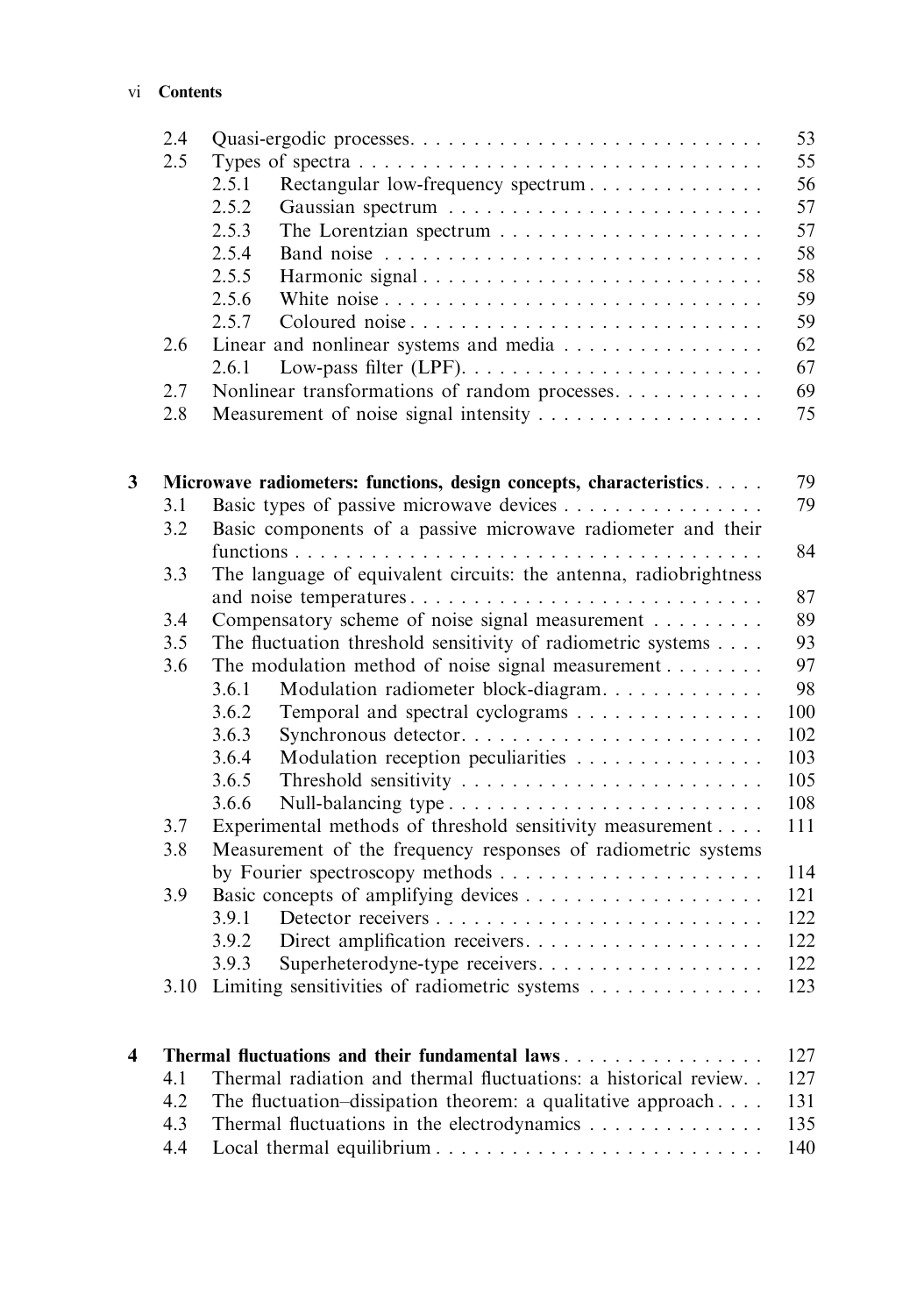| 5 |      | Emission fields and antenna systems                                  | 143 |
|---|------|----------------------------------------------------------------------|-----|
|   | 5.1  |                                                                      | 143 |
|   |      | 5.1.1                                                                | 144 |
|   |      | 5.1.2                                                                | 145 |
|   |      | Spectral radiant energy density<br>5.1.3                             | 147 |
|   | 5.2  | Microwave antennas and their characteristics                         | 148 |
|   |      | 5.2.1                                                                | 149 |
|   |      | 5.2.2<br>Antenna directional pattern (ADP).                          | 149 |
|   |      | 5.2.3                                                                | 153 |
|   |      | 5.2.4                                                                | 154 |
|   |      | 5.2.5<br>Antenna gain                                                | 154 |
|   | 5.3  | Antennas and brightness temperatures                                 | 155 |
|   |      | 5.3.1                                                                | 158 |
|   |      | 5.3.2<br>Discrete source                                             | 158 |
|   | 5.4  |                                                                      | 160 |
|   | 5.5  | Antenna temperature of antenna with resistance loss                  | 164 |
|   | 5.6  | Spatial-temporal dynamics in passive remote sensing                  | 166 |
|   | 5.7  | The equation of antenna smoothing                                    | 169 |
|   | 5.8  | Outdoor calibration of radiometer instruments: the method of         |     |
|   |      |                                                                      | 179 |
|   |      | 5.8.1                                                                | 190 |
|   |      | Estimation of the main lobe width $\dots \dots \dots \dots$<br>5.8.2 | 192 |
|   |      | Geometry of position of beams of multifrequency<br>5.8.3             |     |
|   |      |                                                                      | 193 |
|   | 5.9  | Antenna parameters of airborne microwave instruments                 | 193 |
|   | 5.10 | Antenna parameters of satellite microwave instruments                | 197 |
|   |      |                                                                      |     |

| 6 |     |       |                                                 | 203 |
|---|-----|-------|-------------------------------------------------|-----|
|   | 6.1 |       | The ideal black-body model: historical aspects. | 203 |
|   |     | 6.1.1 | Definition of a black body                      | 204 |
|   |     | 6.1.2 |                                                 | 204 |
|   |     | 6.1.3 |                                                 | 206 |
|   | 6.2 |       | Black-body radiation laws                       | 209 |
|   |     | 6.2.1 | The Planck law (formula)                        | 209 |
|   |     | 6.2.2 |                                                 | 213 |
|   |     | 6.2.3 | The Rayleigh-Jeans radiation law                | 213 |
|   |     | 6.2.4 | The Wien displacement law                       | 214 |
|   |     | 6.2.5 |                                                 | 214 |
|   |     | 6.2.6 | Correlation properties of black-body radiation  | 215 |
|   | 6.3 |       |                                                 | 217 |
|   |     | 6.3.1 | Emissive ability                                | 217 |
|   |     | 6.3.2 |                                                 | 218 |
|   |     | 6.3.3 |                                                 | 219 |
|   |     |       |                                                 |     |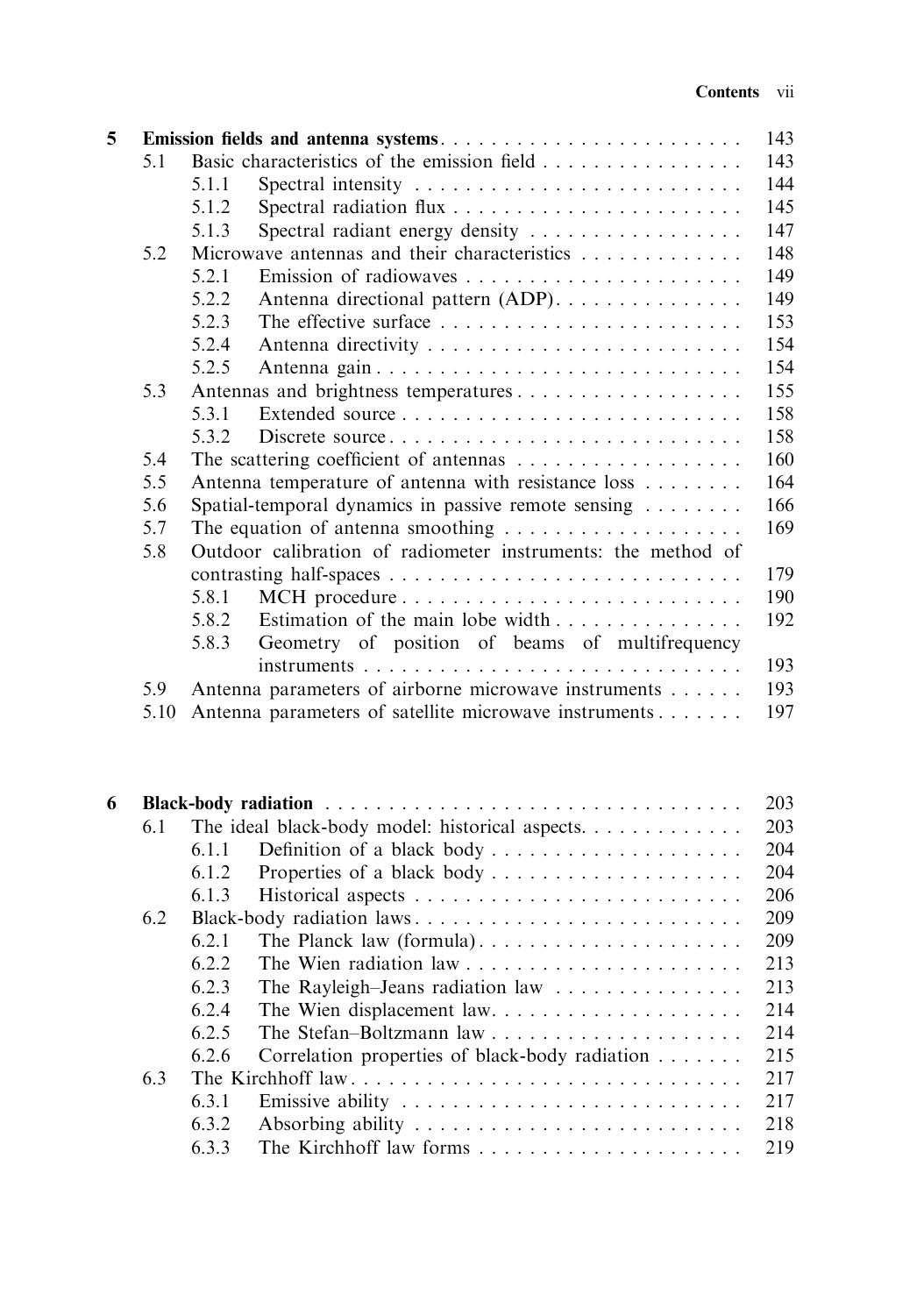| 7 |     |          |                                                                      | 223 |
|---|-----|----------|----------------------------------------------------------------------|-----|
|   | 7.1 |          |                                                                      | 223 |
|   |     | 7.1.1    | Reflection distribution function                                     | 224 |
|   |     | 7.1.2    | Directional-hemispherical reflectivity                               | 225 |
|   |     | 7.1.3    |                                                                      | 226 |
|   |     | 7.1.4    | Diffuse and specular reflection                                      | 226 |
|   | 7.2 |          | Effective radiation of reflecting surface                            | 227 |
|   | 7.3 |          | Reflection and transmission of plane waves at the plane interface    |     |
|   |     |          |                                                                      | 233 |
|   | 7.4 |          | Polarization features of radiation of a grey half-space with a       |     |
|   |     |          |                                                                      | 237 |
|   |     | 7.4.1    |                                                                      | 240 |
|   |     | 7.4.2    | Angular measurements                                                 | 241 |
|   | 7.5 | Features | of emission of a two-layer structure in the                          |     |
|   |     |          | monochromatic approximation                                          | 245 |
|   | 7.6 |          | Properties of quasi-coherence in thermal emission and the limits of  |     |
|   |     |          |                                                                      | 253 |
|   | 7.7 |          | Thermal emission of multi-layered non-isothermal media               | 258 |
|   |     | 7.7.1    | Physical substance of the problem                                    | 259 |
|   |     | 7.7.2    | Thermal emission of non-isothermal media with arbitrary              |     |
|   |     |          |                                                                      | 261 |
|   |     | 7.7.3    |                                                                      | 264 |
|   |     | 7.7.4    | Conditions for the method's feasibility                              | 267 |
|   |     | 7.7.5    | Spectral characteristics of thermal emission for some                |     |
|   |     |          | stratified media                                                     | 268 |
|   |     |          |                                                                      |     |
|   |     |          |                                                                      |     |
| 8 |     |          | Dielectric and emissive properties of terrestrial surfaces           | 277 |
|   | 8.1 |          | Frequency dispersion of the electromagnetic properties of            |     |
|   |     |          |                                                                      | 277 |
|   |     | 8.1.1    |                                                                      | 278 |
|   |     | 8.1.2    | The Kronig-Kramers relations.                                        | 281 |
|   | 8.2 |          | Physical mechanisms of the polarization of dielectrics               | 282 |
|   | 8.3 |          |                                                                      | 288 |
|   |     | 8.3.1    |                                                                      | 289 |
|   |     | 8.3.2    | Models of multiplicity of relaxation times                           | 293 |
|   |     | 8.3.3    |                                                                      | 296 |
|   |     | 8.3.4    |                                                                      | 297 |
|   |     | 8.3.5    | The Havriliak–Negami model                                           | 297 |
|   | 8.4 |          | Dielectric properties of freshwater                                  | 298 |
|   |     | 8.4.1    | The structure of water                                               | 299 |
|   |     | 8.4.2    | The experimental data processing technique                           | 302 |
|   |     | 8.4.3    |                                                                      | 307 |
|   |     | 8.4.4    | The analysis of the $\varepsilon_0(t)$ and $\lambda_S(t)$ parameters | 310 |
|   |     | 8.4.5    | Analysis of parameter $\varepsilon_{\infty}(t)$                      | 311 |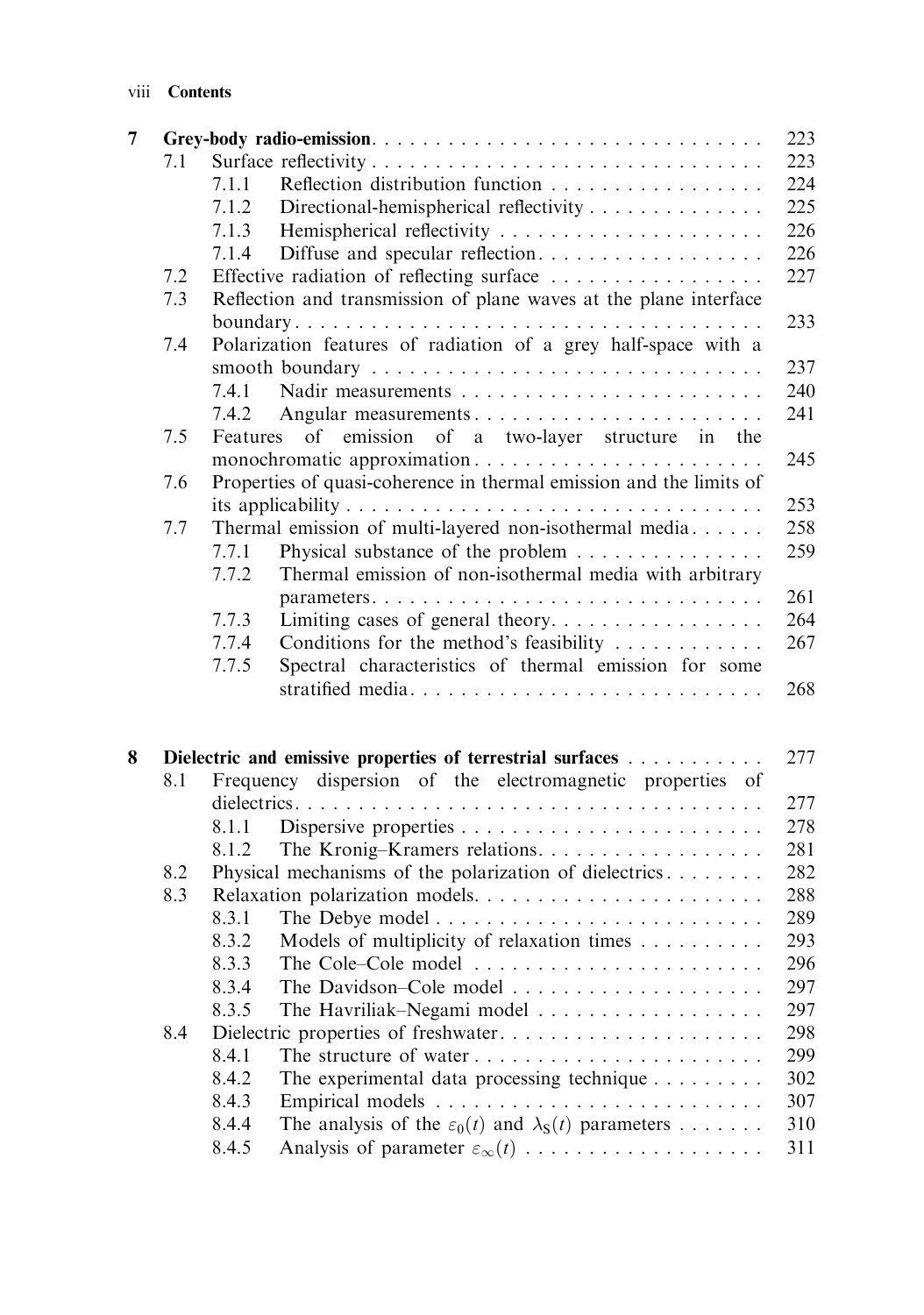|   | 8.5  |       |                                                                       | 314 |
|---|------|-------|-----------------------------------------------------------------------|-----|
|   |      | 8.5.1 | Electrolyte structure                                                 | 315 |
|   |      | 8.5.2 | The experimental data processing technique                            | 318 |
|   |      | 8.5.3 | Spectral dependences of strong electrolytes                           | 319 |
|   |      | 8.5.4 | The C-C diagrams for strong electrolytes                              | 323 |
|   |      | 8.5.5 | The C-C model parameters for strong electrolytes                      | 325 |
|   |      | 8.5.6 | Dielectric properties of polyelectrolytes                             | 328 |
|   | 8.6  |       | Spectral and temperature characteristics of the emissive properties   |     |
|   |      |       |                                                                       | 329 |
|   |      | 8.6.1 | Requirements for SSS observations.                                    | 335 |
|   | 8.7  |       |                                                                       | 336 |
|   | 8.8  |       | Radiation properties of the terrestrial surfaces                      | 341 |
|   |      | 8.8.1 | Primitive models                                                      | 341 |
|   |      | 8.8.2 |                                                                       | 343 |
|   |      | 8.8.3 |                                                                       | 344 |
|   |      | 8.8.4 |                                                                       | 353 |
|   |      | 8.8.5 |                                                                       | 354 |
|   |      |       |                                                                       |     |
| 9 |      |       | Foundations of radiative transfer theory                              | 357 |
|   | 9.1  |       | Radiative transfer theory phenomenology                               | 357 |
|   |      | 9.1.1 | RTT applicability conditions                                          | 359 |
|   | 9.2  |       | Energy transformation by a volume element                             | 360 |
|   |      | 9.2.1 |                                                                       | 360 |
|   |      | 9.2.2 | The act of emission                                                   | 361 |
|   |      | 9.2.3 |                                                                       | 362 |
|   | 9.3  |       |                                                                       | 365 |
|   | 9.4  |       | Special cases of the radiative transfer equation                      | 367 |
|   |      | 9.4.1 |                                                                       | 367 |
|   |      | 9.4.2 | The absorbing and emitting medium                                     | 368 |
|   |      | 9.4.3 |                                                                       | 369 |
|   |      | 9.4.4 | The 'cold' layer approximation $\dots \dots \dots \dots \dots$        | 369 |
|   | 9.5  |       | Equation of radiative transfer for the plane layer case $\dots \dots$ | 370 |
|   | 9.6  |       |                                                                       | 375 |
|   |      | 9.6.1 |                                                                       | 375 |
|   |      | 9.6.2 |                                                                       | 375 |
|   |      | 9.6.3 | Mirror-reflecting and black boundaries                                | 376 |
|   | 9.7  |       | Radiative transfer in the emitting and absorbing medium               | 376 |
|   | 9.8  |       | Features of radiation of a half-space with the semi-transparent       |     |
|   |      |       |                                                                       | 378 |
|   |      | 9.8.1 |                                                                       | 379 |
|   |      | 9.8.2 | Angular measurements                                                  | 380 |
|   |      | 9.8.3 |                                                                       | 381 |
|   | 9.9  |       | Radiative transfer in the emitting, absorbing and scattering          |     |
|   |      |       |                                                                       | 383 |
|   | 9.10 |       | Radiation of the inhomogeneous and non-isothermal half-space.         | 385 |
|   |      |       |                                                                       |     |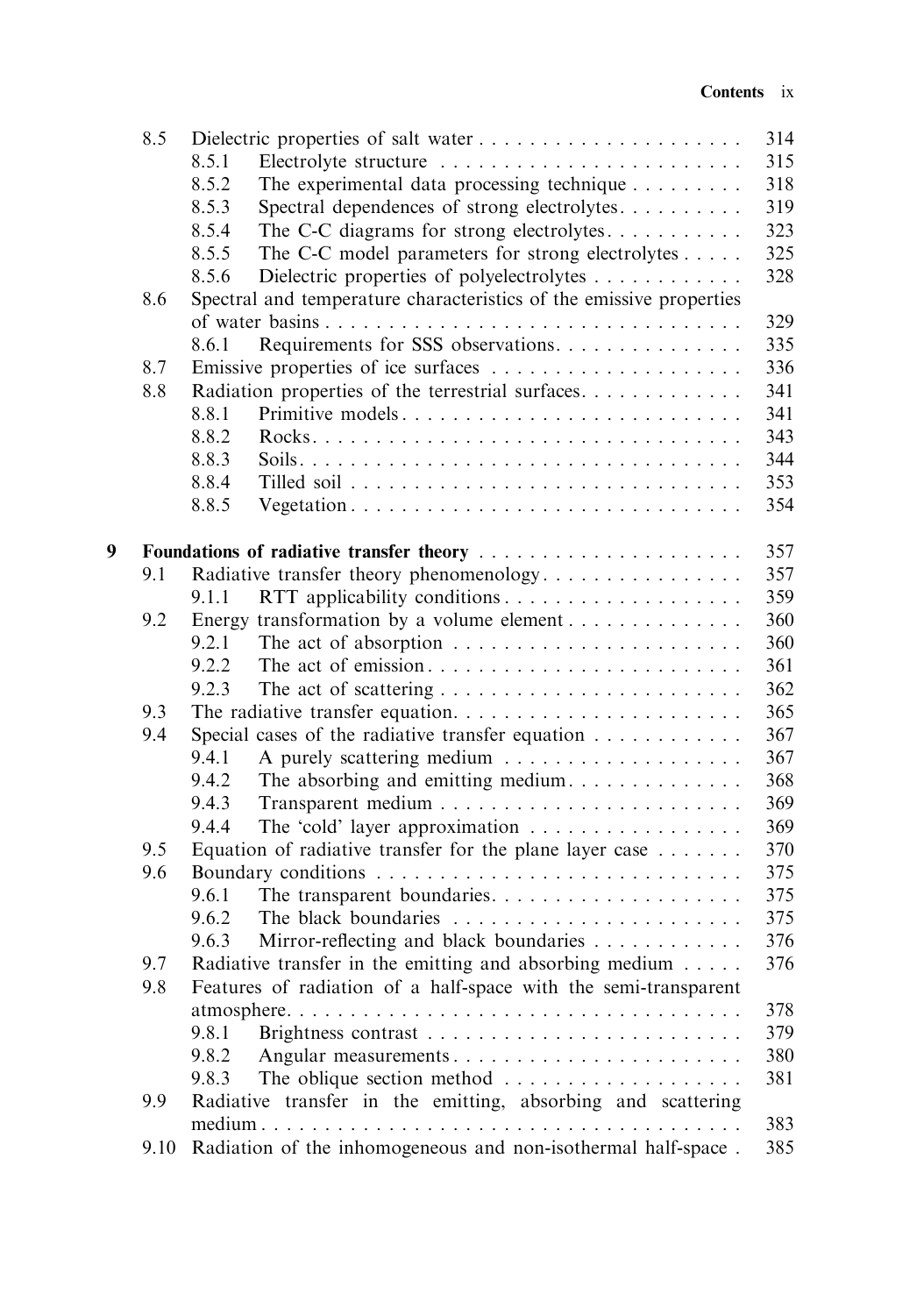#### x Contents

|    | 9.11 |        | Approximate methods for solution of the complete transfer          | 388 |
|----|------|--------|--------------------------------------------------------------------|-----|
|    |      | 9.11.1 | The spherical harmonics method                                     | 389 |
|    |      | 9.11.2 | The Gaussian quadratures method                                    | 391 |
|    |      | 9.11.3 |                                                                    | 394 |
|    |      |        |                                                                    |     |
| 10 |      |        |                                                                    | 397 |
|    | 10.1 |        | Electromagnetic properties of secluded particles                   | 397 |
|    |      | 10.1.1 | The scattering cross-section and the scattering amplitude          | 398 |
|    |      | 10.1.2 |                                                                    | 400 |
|    |      | 10.1.3 | The extinction cross-section                                       | 401 |
|    |      | 10.1.4 |                                                                    | 401 |
|    |      | 10.1.5 | The scattering indicatrix                                          | 401 |
|    |      | 10.1.6 |                                                                    | 402 |
|    |      | 10.1.7 | Integral presentations of scattering amplitude and                 |     |
|    |      |        |                                                                    | 403 |
|    | 10.2 |        | Basic concepts of Mie theory                                       | 404 |
|    |      | 10.2.1 | Parameters of the Mie theory                                       | 405 |
|    | 10.3 |        |                                                                    | 409 |
|    |      | 10.3.1 |                                                                    | 412 |
|    |      | 10.3.2 |                                                                    | 412 |
|    |      | 10.3.3 |                                                                    | 413 |
|    | 10.4 |        | Features of scattering properties of aqueous particles             | 414 |
|    | 10.5 |        | Electromagnetic properties of polydisperse media                   | 416 |
|    |      | 10.5.1 |                                                                    | 418 |
|    |      | 10.5.2 | The volume density of particles                                    | 418 |
|    |      | 10.5.3 | The integral distribution function                                 | 419 |
|    |      | 10.5.4 |                                                                    | 419 |
|    |      | 10.5.5 | The density sampling probability                                   | 419 |
|    |      | 10.5.6 | The total mass and the relative volume concentration of            |     |
|    |      |        |                                                                    | 420 |
|    |      | 10.5.7 |                                                                    | 421 |
|    |      | 10.5.8 |                                                                    | 421 |
|    |      | 10.5.9 | Natural polydisperse media                                         | 422 |
|    |      |        | 10.5.10 Analytical forms of the density function                   | 423 |
|    |      |        | 10.5.11 Parameters of attenuation and scattering of a polydisperse |     |
|    |      |        |                                                                    | 425 |
|    | 10.6 |        | Features of radiative transfer in dense media                      | 428 |
|    |      | 10.6.1 | Disperse medium and its characteristics                            | 430 |
|    |      | 10.6.2 |                                                                    | 433 |
|    |      | 10.6.3 | Average values of electrodynamical characteristics                 | 433 |
|    |      | 10.6.4 | Fluctuation mode of extinction                                     | 435 |
| 11 |      |        |                                                                    | 443 |
|    | 11.1 |        | Mechanisms of selective radiation                                  | 443 |
|    |      |        |                                                                    |     |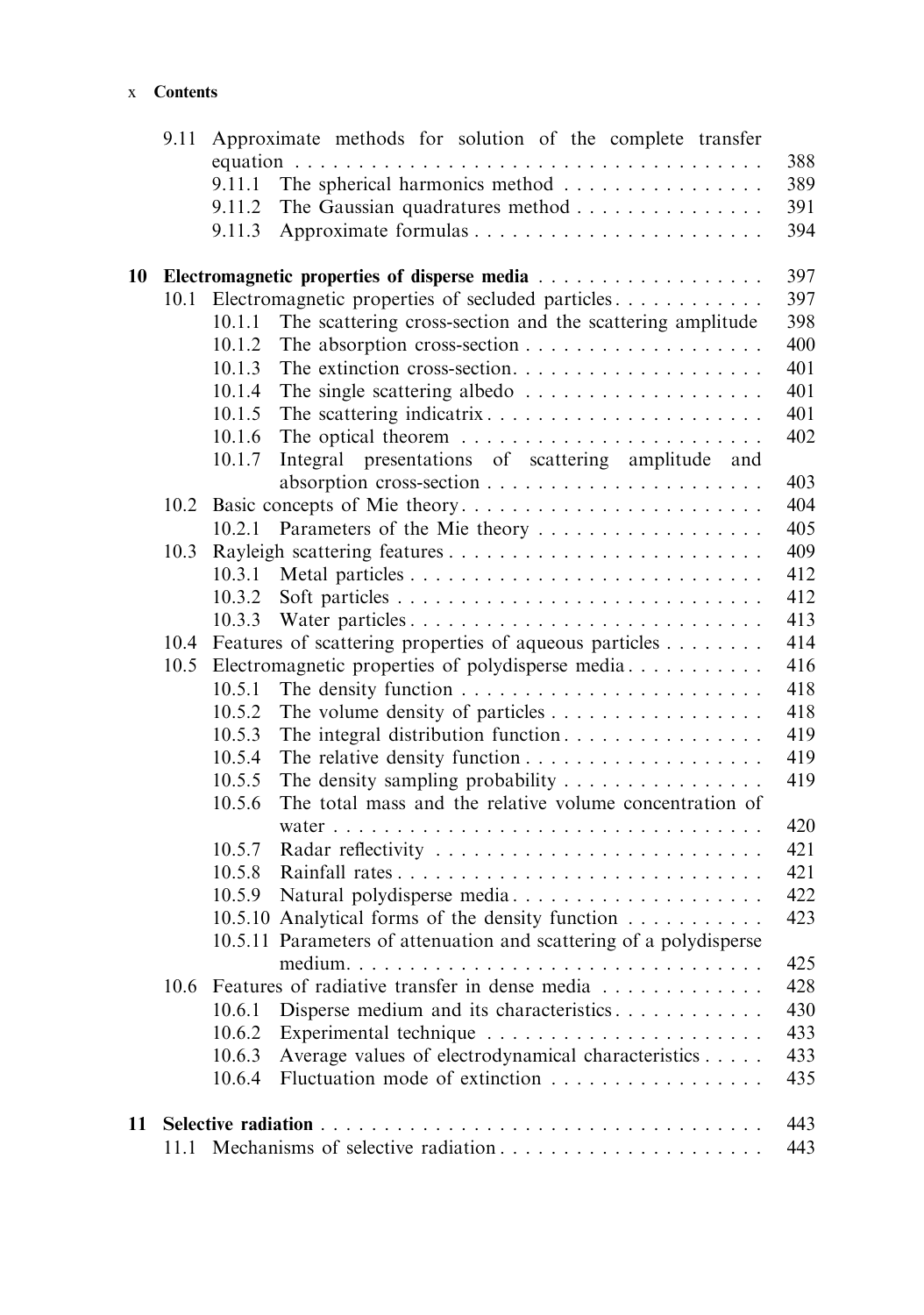|      | 11.2 The detailed equilibrium principle                                                       | 446 |
|------|-----------------------------------------------------------------------------------------------|-----|
| 11.3 | The photon model and the transfer equation for quantum systems                                | 448 |
| 11.4 | Mechanisms of broadening of spectral lines                                                    | 450 |
| 11.5 | Radiation transmission through a gas layer                                                    | 462 |
| 11.6 | Microwave radiative transfer in the terrestrial atmosphere                                    | 467 |
|      | 11.6.1                                                                                        | 468 |
|      | 11.6.2<br>Stratified atmosphere radiation                                                     | 468 |
|      | 11.6.3                                                                                        | 470 |
|      | 11.6.4                                                                                        | 474 |
|      | 11.6.5<br>Absorption of microwaves in the terrestrial atmosphere.                             | 476 |
|      | 12 Radiative properties of the terrestrial 'surface – atmosphere' system                      | 479 |
|      | 12.1 Radiation of the homogeneous ocean-atmosphere system                                     | 479 |
|      | 12.1.1                                                                                        | 479 |
|      | 12.1.2                                                                                        | 484 |
|      | 12.1.3                                                                                        | 486 |
|      | 12.2 Microwave remote sensing of cloud fields                                                 | 488 |
|      | 12.2.1<br>Cloud classification schemes - the contribution of                                  |     |
|      |                                                                                               | 488 |
|      | 12.2.2<br>Microwave remote sensing of rainfalls.                                              | 492 |
| 12.3 | Microwave remote sensing of surface oceanic heat flux fields                                  | 495 |
|      | 12.3.1<br>Radiothermal spectroscopy of the ocean-atmosphere                                   |     |
|      | transition layer                                                                              | 498 |
| 12.4 | Microwave remote sensing of the oceanic surface                                               | 501 |
|      | Rough sea surface<br>12.4.1                                                                   | 502 |
|      | 12.4.2<br>Sea wave breaking fields                                                            | 507 |
| 12.5 | Microwave remote sensing of catastrophic oil spills on the sea                                |     |
|      | surface $\ldots \ldots \ldots \ldots \ldots \ldots \ldots \ldots \ldots \ldots \ldots \ldots$ | 511 |
|      | 12.5.1<br>Investigation techniques and processing of the results                              | 512 |
|      | Analysis of radar mapping data<br>12.5.2                                                      | 516 |
|      | Radiothermal measurement data analysis<br>12.5.3                                              | 517 |
|      | Joint analysis of radar and radiothermal images<br>12.5.4                                     | 521 |
|      | 12.5.5<br>Radio-spectroscopic observations                                                    | 522 |
|      | 13 Inversion problems for passive microwave measurements                                      | 525 |
|      |                                                                                               | 525 |
|      | 13.2 Basic categories of inversion procedures for microwave sensing                           | 526 |
|      |                                                                                               | 527 |
|      | 13.2.2                                                                                        | 527 |
|      | 13.2.3<br>Explicit inverse                                                                    | 529 |
|      | 13.2.4                                                                                        | 530 |
|      |                                                                                               | 531 |
| 14.1 | Elements of microwave radiometry history                                                      | 531 |
|      | 14.2 Ongoing missions and tendencies of their development                                     | 536 |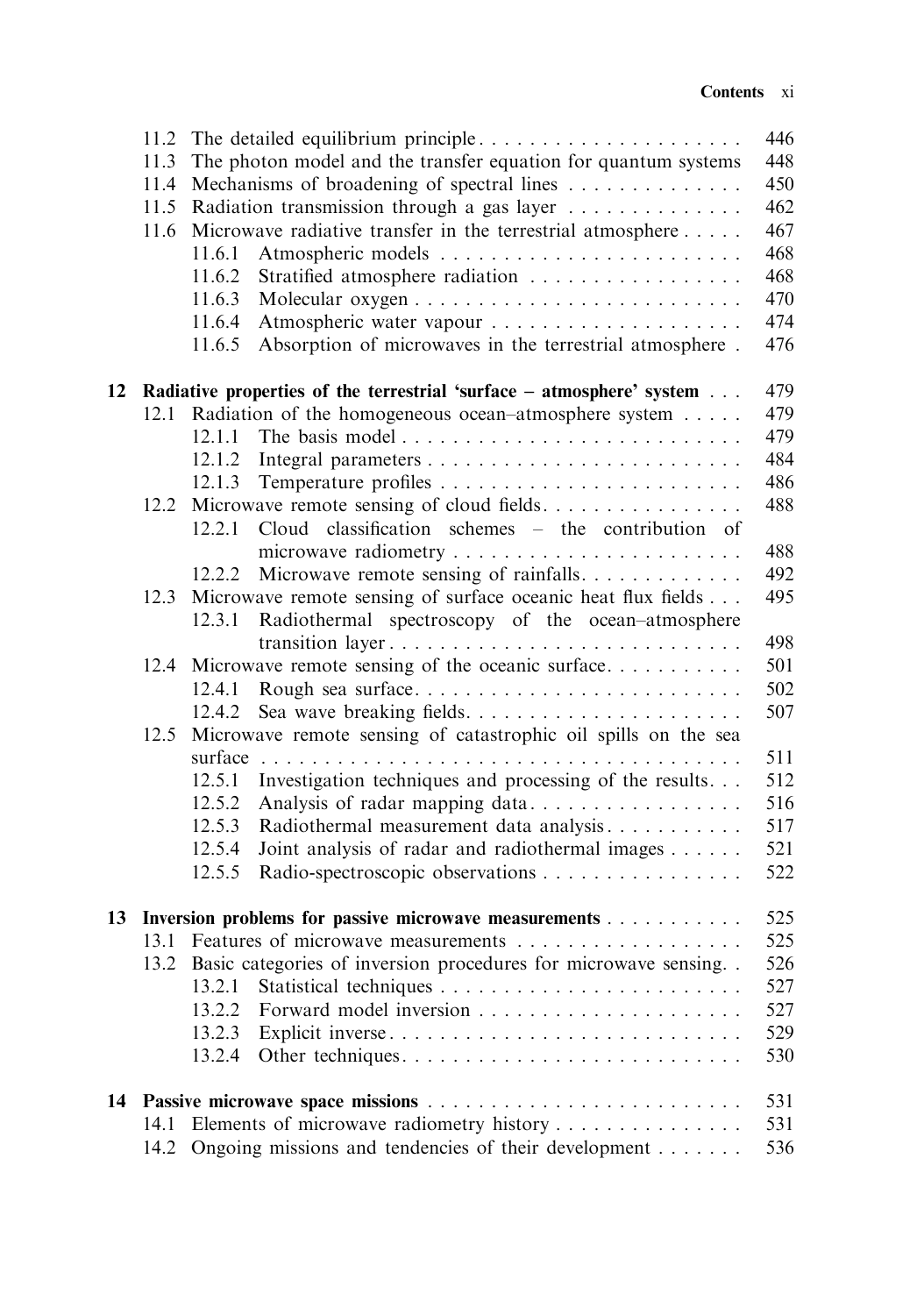|      | 14.2.1 |                                                                        | 536 |
|------|--------|------------------------------------------------------------------------|-----|
|      | 14.2.2 |                                                                        | 538 |
|      | 14.2.3 |                                                                        | 539 |
|      | 14.2.4 |                                                                        | 542 |
| 14.3 |        |                                                                        | 544 |
|      | 14.3.1 | MTVZA-OK mission                                                       | 544 |
|      | 14.3.2 | CLOUDS mission                                                         | 546 |
|      | 14.3.3 | MEGHA-TROPIQUES mission.                                               | 548 |
|      | 14.3.4 | NPOESS program                                                         | 552 |
|      | 14.3.5 |                                                                        | 554 |
|      |        |                                                                        | 557 |
|      |        | Appendix $A$ – The International System of Units (SI units) $\ldots$   | 559 |
|      |        | Appendix B – Fundamental theorems and correlations of Fourier spectrum | 565 |
|      |        |                                                                        |     |
|      |        |                                                                        | 569 |
|      |        |                                                                        |     |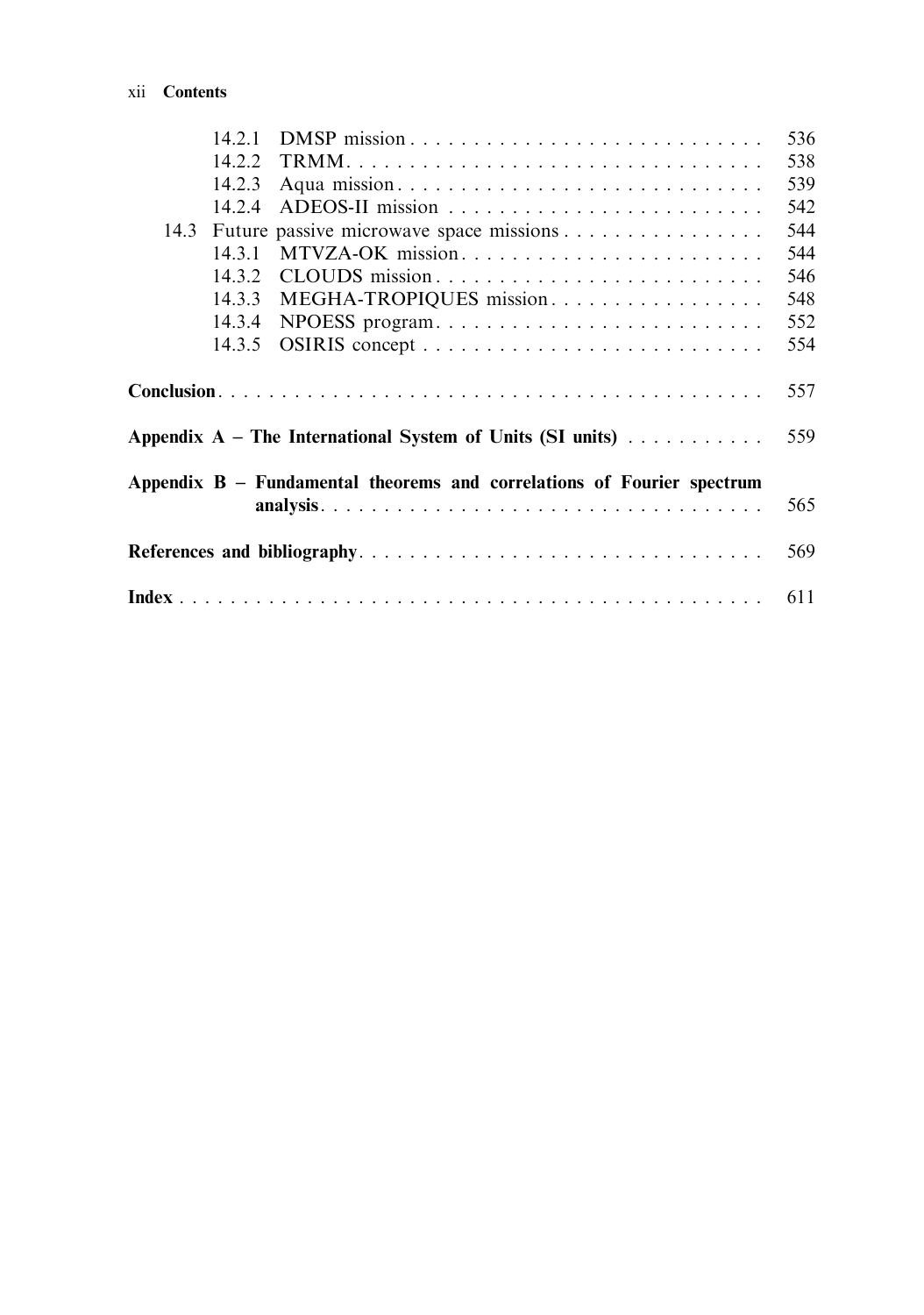#### Preface

The inclusion of the methods and means of microwave diagnostics into space observations in the 1970s was, undoubtedly, a significant landmark in the development of remote sensing of the Earth as a whole. When compared with the use of just the optical and infrared spectral ranges, the study and understanding of the microwave patterns in the Earth's surface–atmosphere system brings the essentially different physical information capacity of microwave sensing to the study of terrestrial objects. It is this circumstance that has drastically changed both the configuration of potential satellite systems, designed for sensing the Earth, and the character and information saturation of remote sensing as a whole. At present, none of the planned large satellite missions for investigating the Earth (or, which is interesting, those for detailed investigation of the planets) manages without applying either passive or active radiophysical devices in some configuration. In addition, the other advantages of microwave diagnostics – such as the possibility of obtaining information at any time of the day, the wide weather range, the independence of solar illumination  $$ have attracted the attention of a great swathe of researchers. And, in many cases, it has been these circumstances that have played a key part in the early stages of introducing radiophysical methods into remote-sensing tasks. However, the subsequent development of these methods has shown that the basic importance of introducing them into remote sensing is on a quite different plane, that is in the diffraction nature of the interaction of microwave electromagnetic waves with rough objects of the Earth's surface and with meteostructures in the Earth's atmosphere, and, on the other hand – with the features of quantum radiation of physical objects in the microwave range.

An obviously high physical information capacity of microwave methods has impelled a lot of experts in various disciplines – meteorologists, geophysicists, oceanologists, geologists, soil scientists - to actively participate in mastering remotely sensed microwave information. However, not possessing special knowledge in radiophysics, interested researchers sometimes interpret wrongly the radiopatterns of the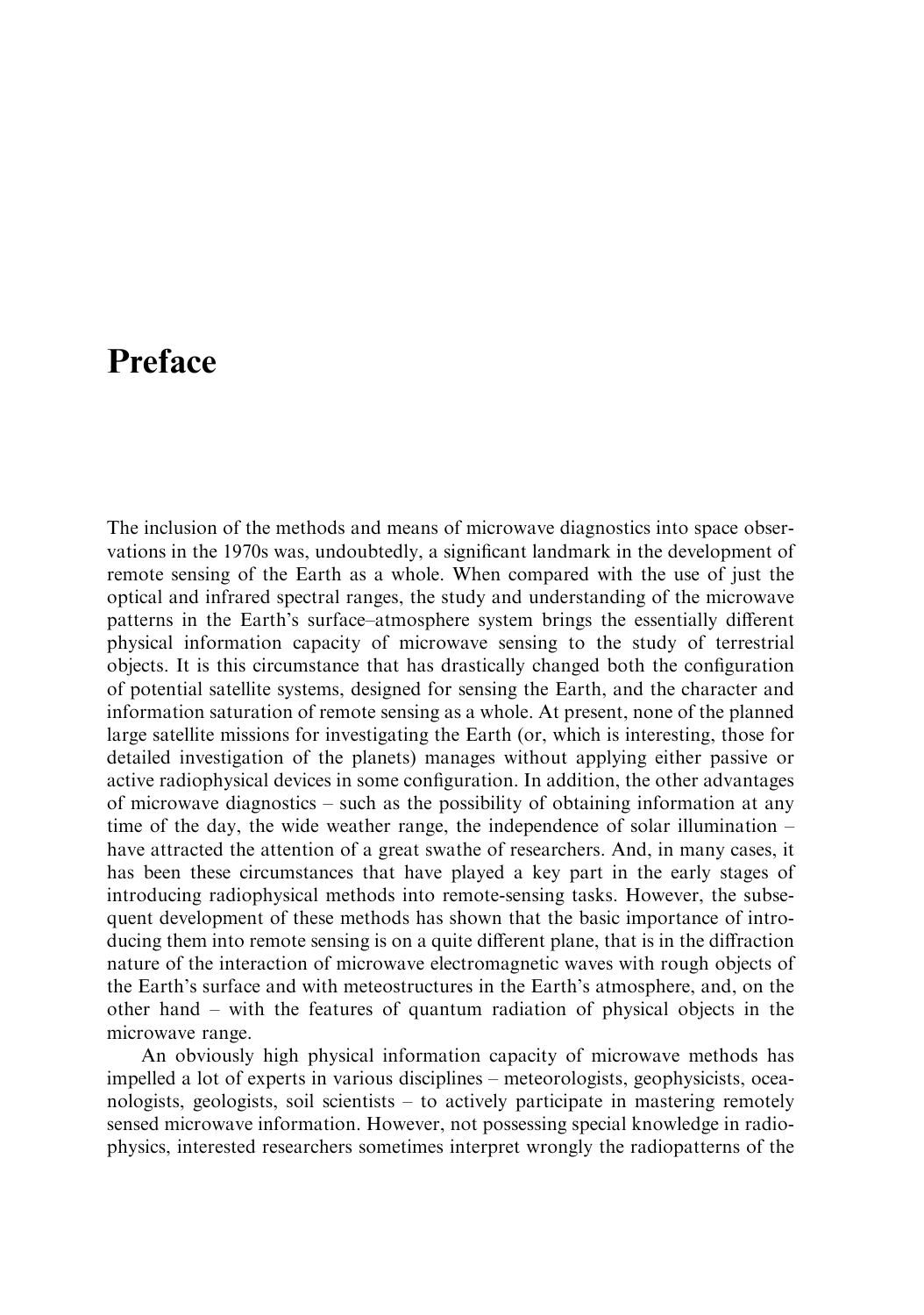physical objects they are studying because they are using geometrical optics methodology for the optical range, which is natural for a human being. The author has had many opportunities to discover this fact through his personal experience in collaborating with experts in various disciplines during his 25-year period of work in the area of microwave remote sensing of the Earth.

In the field of the application of microwave observation data, a book was needed which would give a systematic and unified presentation of the fundamental statements and basic principles of the theory of natural radiation of physical objects, as well as of the various instrumental and methodological issues of microwave measurements. In addition, it seemed useful to present a unified and systematic description of recent achievements in microwave sensing, which would be easily accessible to advanced undergraduate and postgraduate students, to researchers and to instrument engineers. For this reason, unlike the well-known microwave sensing monographs, the present book was conceived, on the one hand, as a manual for a course of lectures on radiophysical methods in the remote sensing of the Earth and, on the other hand, as a text giving a systematized idea of the possibilities and modern achievements of the microwave diagnostics method, intended for a wide range of specialists and other interested readers.

The present book was prepared on the basis of lecture courses delivered by the author for many years (1975–2002) to senior students at the Moscow Physical and Technical Institute (Dolgoprudny town) and at the Moscow State University of Geodesy and Cartography (Moscow). This approach has substantially conditioned both the structure of the book and the character of the educational material. The presentation is configured in such a manner that the reader can acquire the necessary fundamental knowledge of the quantum mechanism of thermal radiation, and the most complete ideas on the modern level of development of microwave diagnostics. The content of this book is much broader than the requirements usually claimed for a manual for students. Many parts of the book contain detailed information and can be used as a work of reference on some special issues of microwave remote diagnostics.

Chapter 1 deals with the science and application aspects of remote sensing of the Earth, the role and place of radiophysical methods, the basic statements of electromagnetic theory, the physical features of thermal radiation, and the possibilities of passive and active microwave diagnostics methods. Chapter 2, devoted to basic statements of the representation and transformation of random signals and fields, has a reference character to some extent. Nevertheless, the information given in this chapter will be very necessary for further mastering of the material. The basic methods and schemes of noise signal measurement are considered in Chapter 3.

The fundamental law of nature, which relates the quantum fluctuation radiation of an object of any physical nature with its dissipation macro-properties and is named the fluctuation-dissipation theorem (FDT), is the subject considered in Chapter 4. In addition, this chapter analyses the quasi-stationary FDT approximation, known as the Nyquist formula, and the geometric-optical approximation – the Kirchhoff law – which are very important for applications. Chapter 5 chiefly pays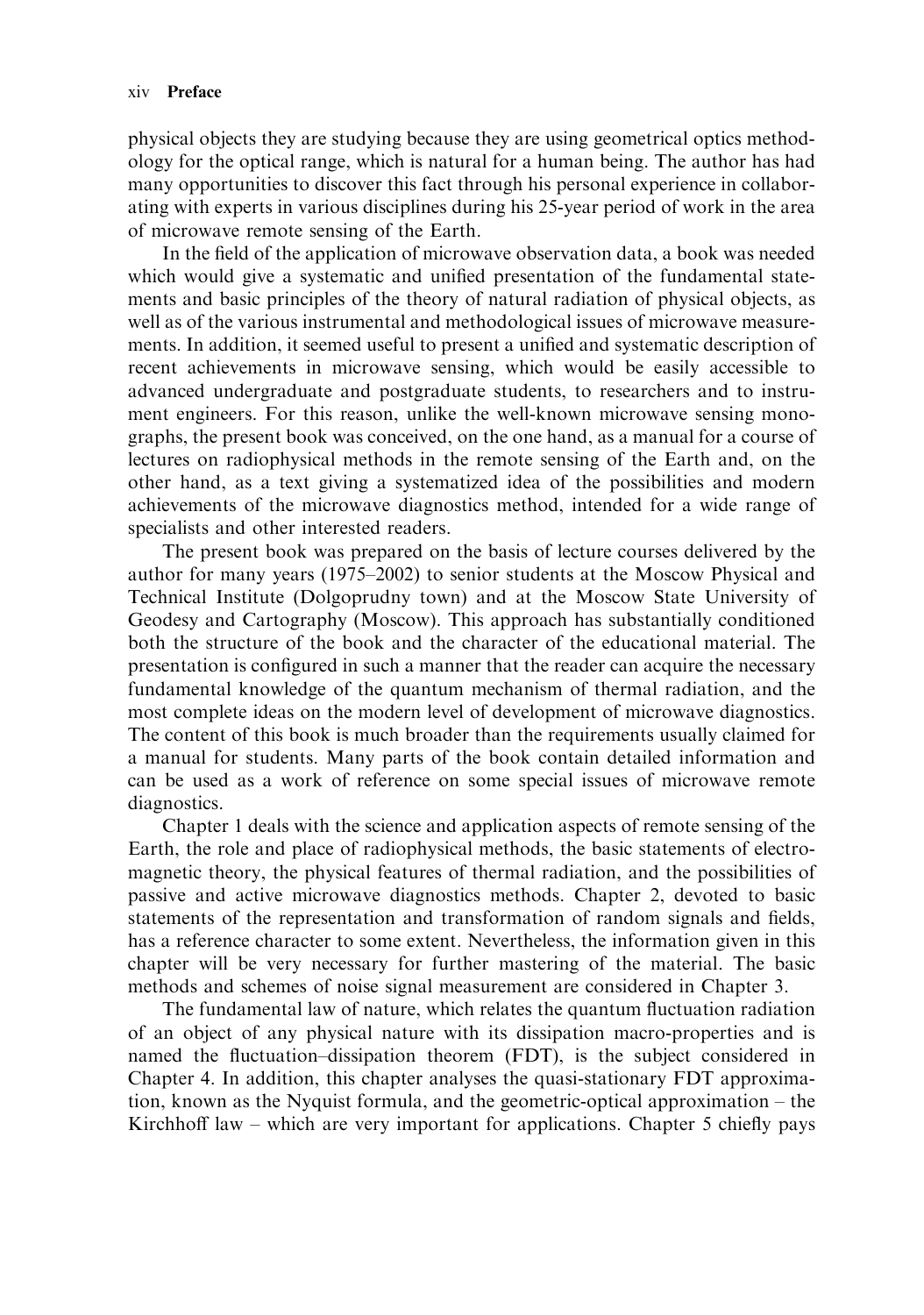attention to the basic characteristics of radiation fields and to the physical aspects of forming the radiation fields of microwave antennas. This chapter also considers the basic methods of measuring the parameters of ground and onboard antenna systems, introduces the equation for antenna smoothing and analyses the procedures of reconstruction (restoration) of radio-emissive microwave images.

The absolutely black-body model, which is paramount in thermal radiation theory and practice, and the fundamental laws of radiation of such a system are subjects of consideration in Chapter 6. Here the concepts of the emissivity of physical bodies of grey-body radiation character are introduced, and the experimental data on natural media emissivities are presented. The more detailed analysis of features of grey-body radiation and the elementary (but, nevertheless, widely used in observational practice) physical models for calculating the media of grey-body radiation character are considered in Chapter 7. Chapter 8 presents the rich set of experimental observational data on emissive characteristics and dielectric properties of substances distributed both on the Earth and on terrestrial planets.

Chapters 9 to 11 present the phenomenological basis and also give the analysis of basic equations and fundamental statements, which are necessary for studying radiation transfer in absorbing, radiating and dissipating media. The formal and approximate solutions of the equation of radiation transfer, presented in Chapter 9, are widely used in later chapters for consideration of the radiation transfer in disperse media (hydrometeors and aerosols in the atmosphere). Here an important component of the analysis is the consideration of diffraction scattering (Mie scattering) of electromagnetic waves on the individual particles (Chapter 10) which form the disperse mixtures. A principally new (namely, quantum-mechanical) methodology is offered in Chapter 11 to describe the radiation transfer in gaseous media with subsequent derivation of the transfer equation for the photon gas. The features of selective types of gas systems' radiation, principal among which are the physical mechanisms of line broadening and the modern shapes of lines, are outlined in detail here.

On the basis of the data obtained in previous sections, the spectral patterns of microwave radiation are formed in Chapter 12 for the ocean-atmosphere and landatmosphere systems for observations from satellites and aircraft. The main focus is on the latest experimental results from studies of the thermal radiation of disturbed sea surface, cloudy atmosphere with various types of hydrometeors and moist soil surfaces with various types of vegetation. This chapter can be considered, to some extent, as a brief review of the modern state of microwave sensing.

In Chapter 13 the reader will find the detailed analysis of inversion problems in microwave sensing. This chapter includes consideration of empirical, semi-empirical, and physical algorithms for advanced inversion procedures.

Chapter 14 is devoted to the detailed historical analysis of time evolution of microwave airborne and spaceborne missions beginning with the first successful launches of Russian 'Kosmos-243' and 'Kosmos-384' satellites carrying microwave, multifrequency instruments. The original Russian microwave systems and then more modern ones are outlined in detail. The contemporary situation in the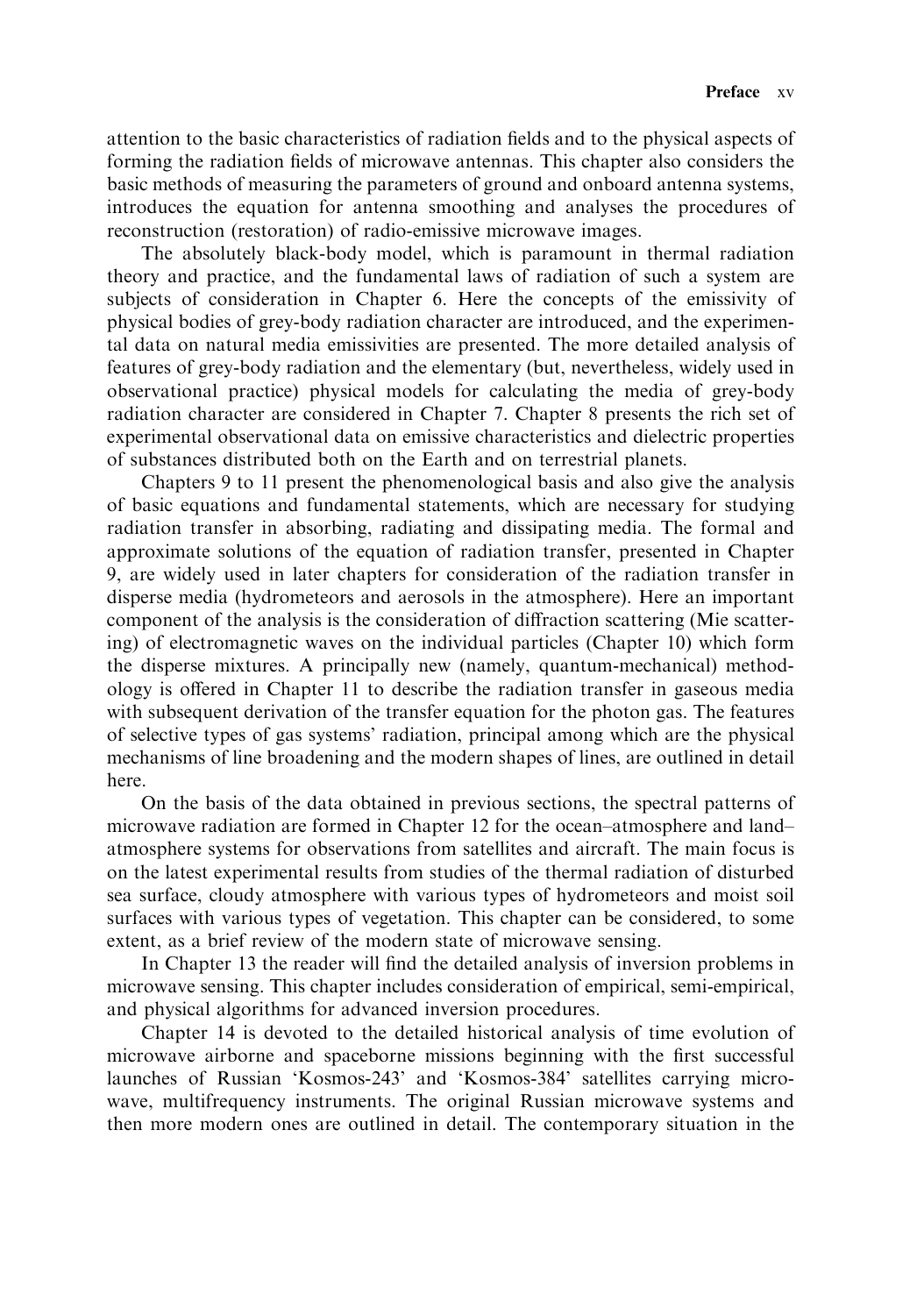equipment part of planned microwave missions, the ways observation techniques and methods developed, the antenna systems, and the mastering of new frequency ranges are also considered in detail in this chapter.

The book's detailed Bibliography will certainly be useful, for both students and postgraduates in the relevant disciplines, and for researchers and engineers. These references cannot be considered exhaustive in certain more specialist areas.

Some of the experimental and natural results used in preparing this book were obtained by the author during his work in the Department of Microwave Remote Sensing of the Earth of the Institute for Space Research (Russian Academy of Sciences). The Department was headed at that time by the untimely deceased Professor V. S. Etkin (1931–1995). The natural experiments, carried out in the period of 1973–1982 with microwave equipment of heightened sensitivity, as well as the unique results obtained with these instruments, have determined in many respects the configuration of future aero-satellite microwave remote-sensing systems. The author is grateful to colleagues in the Department, whose support was indispensable for performing the unique full-scale (location) experiments, and, especially, to I. V. Pokrovskaya, M. D. Raev, M. G. Bulatov, V. M. Veselov, V. G. Mirovsky, I. V. Cherny, and V. Yu. Raizer. The author greatly regrets that we have already lost such active participants in the first stage of the experimental work as E. A. Bespalova and Yu. A. Militsky, who made so significant a contribution to its organization and implementation.

The author is grateful to Mr Yu. Preobrazhenski for his constructive approach in translating the manuscript into English. The typing of the intricate draft by Mrs Nataly Komarova is appreciated. I also wish to express my thanks for the support and encouragement received from Clive Horwood, Chairman of Praxis Publishing.

The author has taken advantage of the advice and recommendations of his colleagues throughout the time the manuscript has been in preparation.

Acknowledging the complexity of the subject matter of this publication and desiring to perfect his presentation of it, the author will be glad to receive constructive comments and suggestions from interested readers (email: esharkov@iki.rssi.ru).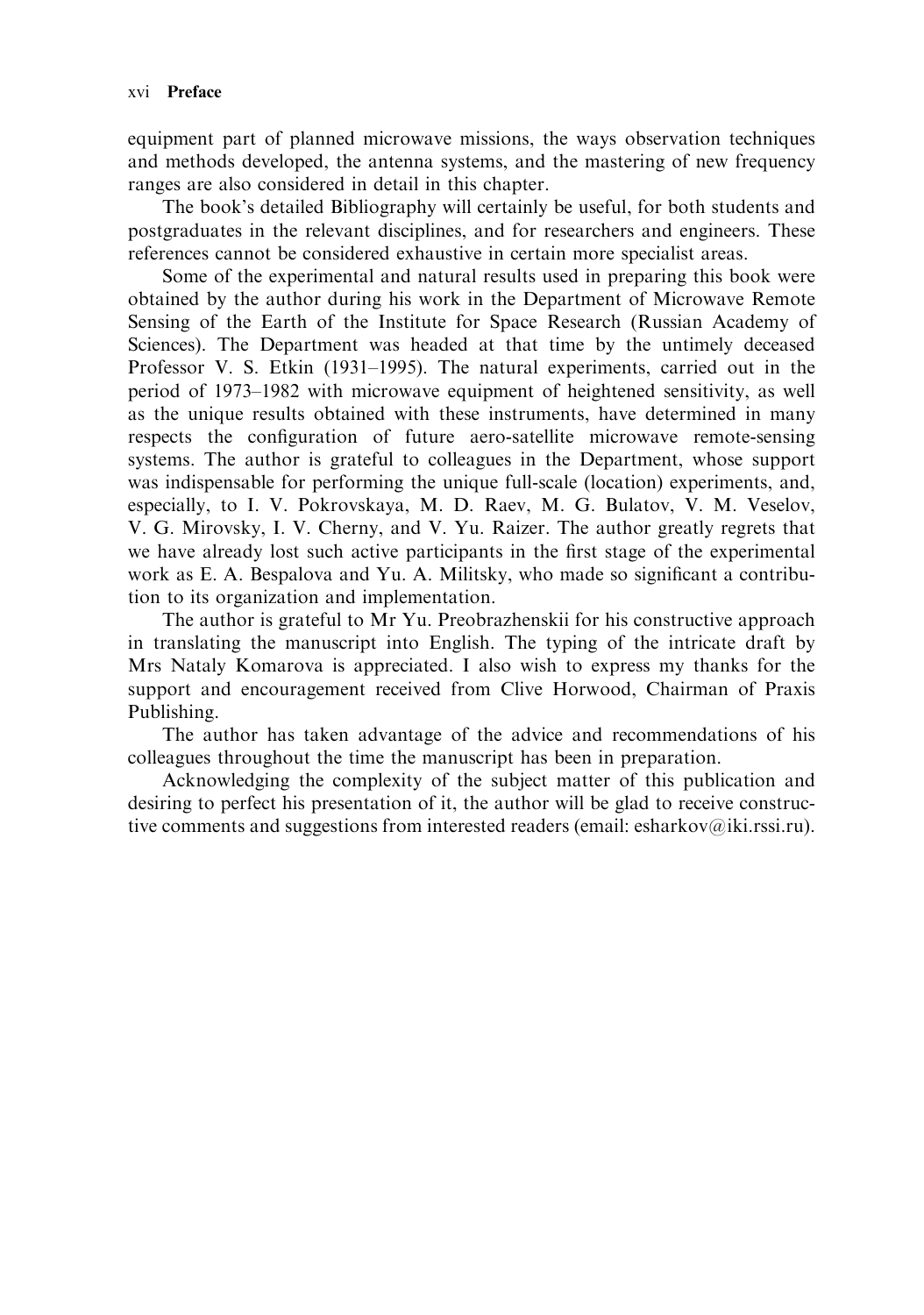### List of figures

| 1.1        |                                                                                                                                                                                                | 5   |
|------------|------------------------------------------------------------------------------------------------------------------------------------------------------------------------------------------------|-----|
| 1.2        | Schematic presentation of the influence on a human of the surrounding                                                                                                                          | 8   |
| 1.3        | The qualitative picture of the correlation between the main sources of radiation                                                                                                               | 13  |
| 1.4        | Simplified model to demonstrate the possibilities of emitted and backscattering<br>signals in vegetation $\ldots \ldots \ldots \ldots \ldots \ldots \ldots \ldots \ldots \ldots \ldots \ldots$ | 18  |
| 2.1        | Air survey experimental results of the disturbed sea surface $\dots \dots \dots$                                                                                                               | 38  |
| 2.2<br>2.3 | Simplified scheme to generate the statistical ensemble for the random process<br>Typical example of amplitude nonlinear characteristic for the radiotechnic                                    | 41  |
|            |                                                                                                                                                                                                | 64  |
| 2.4<br>2.5 | Schematic presentation of the functioning of a low-pass filter $\dots \dots \dots$<br>Schematic presentation of the functioning of a nonlinear square-law electrical                           | 67  |
|            |                                                                                                                                                                                                | 71  |
| 2.6        | Transformation of a narrowband spectrum by a square-law circuit                                                                                                                                | 74  |
| 2.7        | The scheme to measure the intensity of a random signal                                                                                                                                         | 76  |
| 3.1        | The qualitative picture (in temperature units) of the spectrum of                                                                                                                              |     |
|            | electromagnetic emissions and artificial radiations                                                                                                                                            | 80  |
| 3.2        | Microwave radiometers for spectral line observations                                                                                                                                           | 83  |
| 3.3        | Schematic presentation of the transmission of information data from a natural                                                                                                                  |     |
|            |                                                                                                                                                                                                | 85  |
| 3.4        | The output signal record of a radiometer $\dots \dots \dots \dots \dots \dots \dots \dots \dots$                                                                                               | 91  |
| 3.5        | Functional scheme of a compensative radiometer                                                                                                                                                 | 92  |
| 3.6        | The output signal record (Gaussian random process) of a compensative                                                                                                                           |     |
|            |                                                                                                                                                                                                | 94  |
| 3.7        | The correlation between output spectra of a compensative radiometer                                                                                                                            | 96  |
| 3.8        | Functional scheme (block-diagram) of a switched radiometer                                                                                                                                     | 99  |
| 3.9        | Temporal and spectral cyclograms of working for a switched radiometer                                                                                                                          | 101 |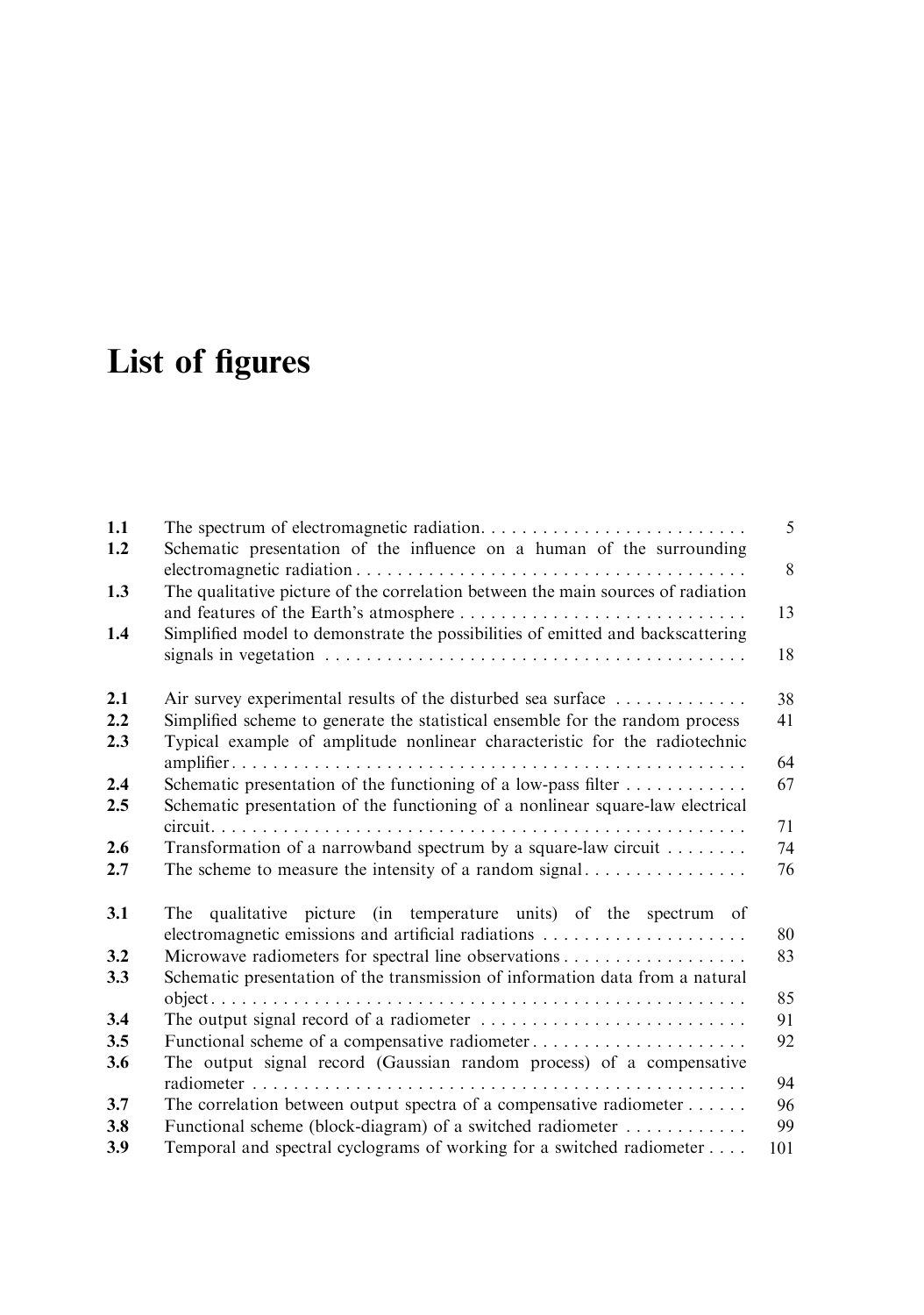#### xviii List of figures

| 3.10<br>3.11<br>3.12<br>3.13<br>3.14<br>3.15 | Physical presentation of the work of a synchronous detector<br>Detailed temporal cyclogram for outputs of a square-law detector<br>Experimental registrogam of an output fluctuation Gaussian signal for<br>calculating the radiometer threshold sensitivity using a 'step input' signal<br>Block-diagram of the measurement scheme and the switched radiometer<br>Experimental results by Fourier spectroscopy processing | 102<br>104<br>110<br>113<br>118<br>120 |
|----------------------------------------------|----------------------------------------------------------------------------------------------------------------------------------------------------------------------------------------------------------------------------------------------------------------------------------------------------------------------------------------------------------------------------------------------------------------------------|----------------------------------------|
| 5.1<br>5.2<br>5.3<br>5.4                     | System of axes for the determination of spectral intensity<br>Schematic presentation of an antenna directional pattern (ADP) formation<br>Schematic presentation of receiving procedure for the antenna temperature                                                                                                                                                                                                        | 144<br>146<br>152                      |
| 5.5<br>5.6<br>5.7                            | The relationship of antenna temperature value to a solid angular value of source<br>Schematic presentation of the antenna temperature components<br>The signal registration at the moment $(t_0)$ of the flight over a thermal 'cold'                                                                                                                                                                                      | 156<br>159<br>161                      |
| 5.8                                          | Schematic presentation of smoothing procedure for a complicated one-                                                                                                                                                                                                                                                                                                                                                       | 169<br>171                             |
| 5.9<br>5.10                                  | The smoothing procedure for two identical plane objects<br>Examples of the relationship between antenna directional pattern (ADP) and                                                                                                                                                                                                                                                                                      | 172                                    |
| 5.11                                         | The restoration of a stepped signal model from the convolution of this model                                                                                                                                                                                                                                                                                                                                               | 174                                    |
| 5.12                                         | Qualitative picture of the restoration of a signal in the presence of noise                                                                                                                                                                                                                                                                                                                                                | 176<br>178                             |
| 5.13                                         | Fragments of the output radiometer signal of airborne instruments when                                                                                                                                                                                                                                                                                                                                                     | 181                                    |
| 5.14                                         | Fragments of the output signal of airborne radiometer R-18 when crossing a                                                                                                                                                                                                                                                                                                                                                 | 185                                    |
| 5.15                                         | Fragments of the output signal of airborne radiometer R-18 when crossing a                                                                                                                                                                                                                                                                                                                                                 | 186                                    |
| 5.16                                         | Fragment of the output signal of airborne radiometer R-2 when crossing a<br>land-water transition at various heights                                                                                                                                                                                                                                                                                                       | 187                                    |
| 5.17<br>5.18                                 | Schematic presentation of a water-land transition airborne experiment<br>Schematic presentation of geometry for main axes and values of ADP main                                                                                                                                                                                                                                                                           | 188<br>194                             |
| 5.19                                         | Fragments of synchronous output signals of airborne radiometers R8, R2 and                                                                                                                                                                                                                                                                                                                                                 | 195                                    |
| 5.20<br>5.21                                 | Scheme of satellite experiment geometry (longitudinal section in orbit plane).<br>Fragment of radiometer ( $\lambda = 3.4$ cm) output signal of satellite 'Kosmos-243'                                                                                                                                                                                                                                                     | 196                                    |
| 5.22                                         | Fragment of radiometer ( $\lambda = 8.5$ cm) output signal of satellite 'Kosmos-243'                                                                                                                                                                                                                                                                                                                                       | 198                                    |
| 5.23                                         | Fragment of radiometer ( $\lambda = 3.4$ cm) output signal of satellite 'Kosmos-384'                                                                                                                                                                                                                                                                                                                                       | 199                                    |
| 5.24                                         | Fragment of radiometer ( $\lambda = 1.55$ cm) output signal of satellite 'Nimbus-5'                                                                                                                                                                                                                                                                                                                                        | 201<br>201                             |
|                                              |                                                                                                                                                                                                                                                                                                                                                                                                                            |                                        |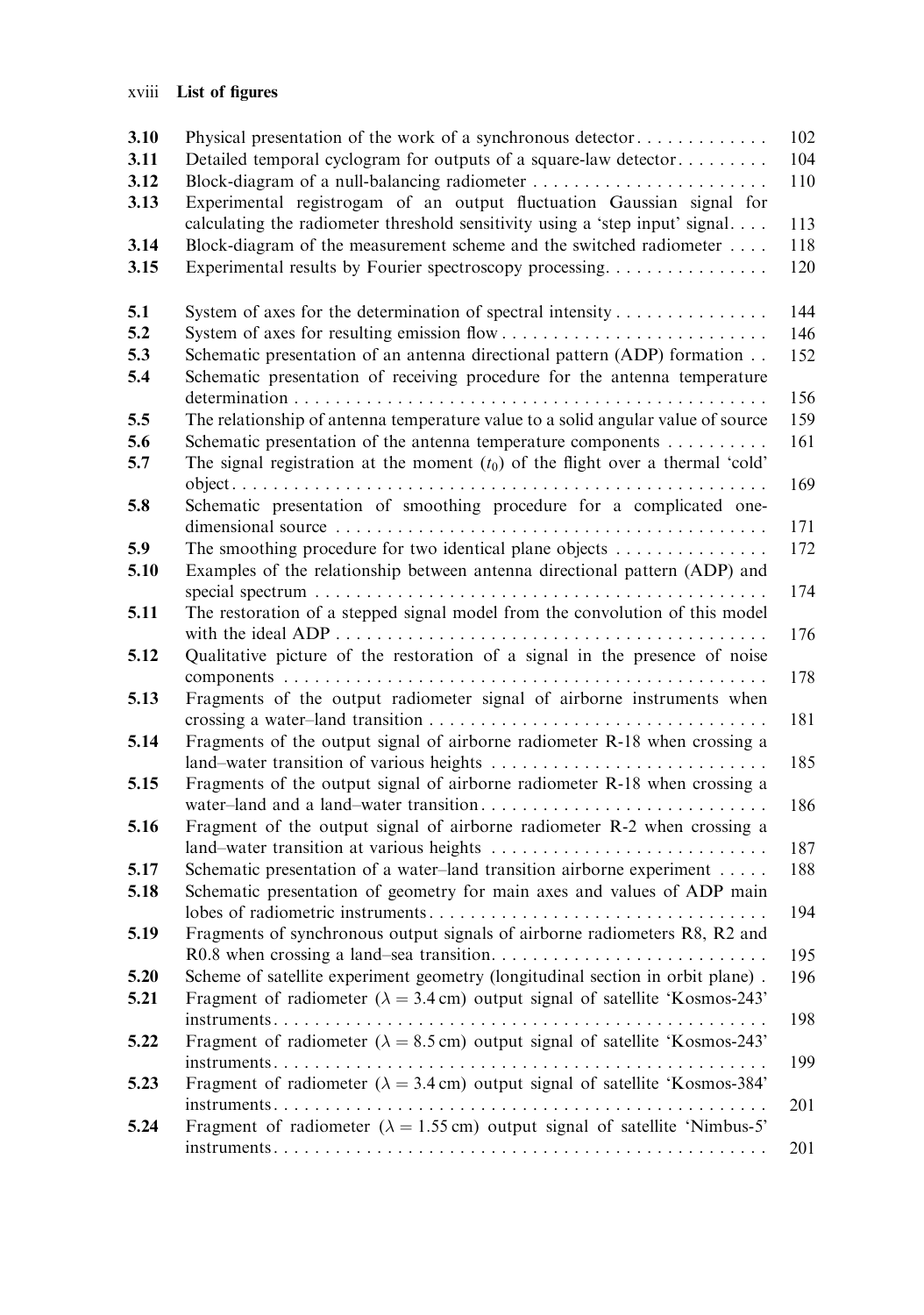| 6.1  |                                                                                                                                                      | 207 |
|------|------------------------------------------------------------------------------------------------------------------------------------------------------|-----|
| 6.2  | Hemispherical spectral radiation flux of black bodies for some values of                                                                             |     |
|      |                                                                                                                                                      | 211 |
| 6.3  | Hemispherical of black-body spectral radiation flux distribution versus                                                                              |     |
|      |                                                                                                                                                      | 213 |
| 6.4  | Correlation coefficient of spectral black-body radiant energy density versus                                                                         | 216 |
| 7.1  | Schematic beam representation of the incident and reflected radiations for the                                                                       |     |
|      |                                                                                                                                                      | 224 |
| 7.2  | Schematic beam representation of the emitted, incident and reflected radiations<br>for the determination of effective emission                       | 228 |
| 7.3  | Schematic beam presentation of remote sensing measuring procedure                                                                                    | 230 |
| 7.4  | Remote microwave results of the specialized nadir-zenithal airborne (Russian                                                                         |     |
|      |                                                                                                                                                      | 232 |
| 7.5  | Schematic presentation of the remote sensing polarization procedure                                                                                  | 238 |
| 7.6  | Emissivity of dielectric medium with smooth surface as a function of real                                                                            |     |
|      |                                                                                                                                                      | 240 |
| 7.7  | Polarization properties of emissivities of water surface and dielectric media                                                                        | 242 |
| 7.8  | Schematic presentation of airborne remote sensing measuring procedure for the                                                                        |     |
|      |                                                                                                                                                      | 244 |
| 7.9  | Reflections and transmissions of plane waves at the smooth boundaries of a                                                                           | 247 |
| 7.10 | Relationships of emissivity of two-layered structures as a function of the ice                                                                       |     |
|      |                                                                                                                                                      | 248 |
| 7.11 | Polarization properties at 0.8 cm of oil sheet-water structure                                                                                       | 250 |
| 7.12 |                                                                                                                                                      | 250 |
| 7.13 | Spectral characteristics of the emission of an isothermal three-layered structure                                                                    |     |
|      |                                                                                                                                                      | 252 |
| 7.14 | Spectral characteristics of the emission of air-water-ice structure with nadir                                                                       |     |
|      |                                                                                                                                                      | 253 |
| 7.15 | Relationships of two-layered medium (ice-water) emissivity averaged over the<br>amplitude-frequency characteristic (AFC) versus ice depth with nadir |     |
|      |                                                                                                                                                      | 257 |
| 7.16 | The ratio $T(h)/T(\infty)$ versus a layer depth for sand–metal plate structure with                                                                  |     |
|      |                                                                                                                                                      | 258 |
| 7.17 | Spectral characteristics of the natural radiation of a three-layered non-                                                                            |     |
|      |                                                                                                                                                      | 269 |
| 7.18 | Spectral characteristics of the natural radiation of a three-layered medium                                                                          |     |
| 7.19 | (model B) with a sharp 'pulse-like' temperature anomaly<br>Spectral characteristics of the natural radiation of a three-layered medium with          | 270 |
|      |                                                                                                                                                      | 272 |
| 7.20 | Spectral characteristics of the natural radiation of a three-layered medium with                                                                     |     |
|      |                                                                                                                                                      | 273 |
| 7.21 | Spectral characteristics of the natural radiation as a function of the number of                                                                     |     |
|      |                                                                                                                                                      | 274 |
|      |                                                                                                                                                      |     |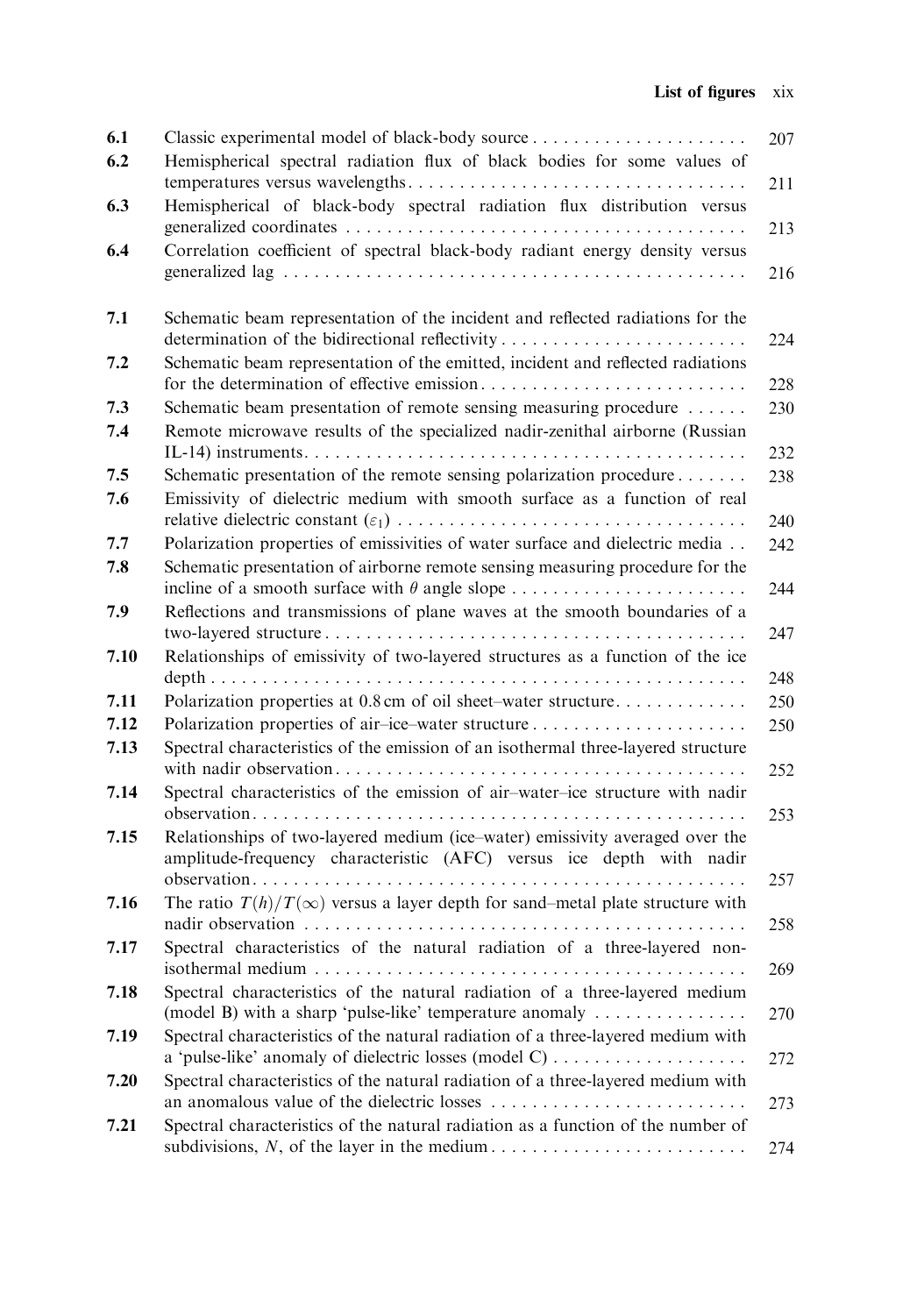#### xx List of figures

| 8.1  | Schematic presentation of the effect on polarization properties in the case of the                                                           |            |
|------|----------------------------------------------------------------------------------------------------------------------------------------------|------------|
|      |                                                                                                                                              | 284        |
| 8.2  | Schematic presentation of the effect on polarization properties in the case of the                                                           | 285        |
| 8.3  | The semi-quantitative presentation of a complex index of a refraction for liquid                                                             |            |
|      |                                                                                                                                              | 286        |
| 8.4  | The semi-quantitative presentation of a complex index of reflection for ice                                                                  |            |
|      |                                                                                                                                              | 287        |
| 8.5  | Frequency properties of $\varepsilon_1(\omega)$ and $\varepsilon_2(\omega)$ for Debye-type dielectric media                                  | 290        |
| 8.6  | Relationship of the imaginary part of complex permittivity as a function of the                                                              |            |
|      | real part (Cole-Cole diagram) for dielectric medium with various polarization                                                                |            |
| 8.7  | Electronic and structural peculiarities of the water molecule                                                                                | 292<br>300 |
| 8.8  | Experimental diagrams for $\varepsilon_1(\lambda)$ as function $\varepsilon_2(\lambda)/\lambda$ and for $\varepsilon_1(\lambda)$ as function |            |
|      |                                                                                                                                              | 303        |
| 8.9  | Temperature-dependence of static constant of liquid water                                                                                    | 305        |
| 8.10 |                                                                                                                                              | 306        |
| 8.11 | Frequency dependence of the real part for the complex permittivity at                                                                        |            |
|      |                                                                                                                                              | 307        |
| 8.12 | Temperature-dependent optic constant in the Debye model                                                                                      | 309        |
| 8.13 | Schematic presentation of a hydro-rotation atmosphere of an ion in water                                                                     |            |
|      |                                                                                                                                              | 316        |
| 8.14 | Spectra of the real part of the permittivity of water solution NaCl in the range                                                             | 320        |
| 8.15 | Experimental and calculated spectra of imaginary full $\varepsilon_2$ and corrected $\varepsilon_{2c}$ parts                                 |            |
|      |                                                                                                                                              | 321        |
| 8.16 |                                                                                                                                              | 324        |
| 8.17 | Relation of C–C and D model parameters to salinity of water solution NaCl                                                                    | 326        |
| 8.18 | Spectra of smooth water surface emissivity at temperatures $0$ , $20$ and $30^{\circ}$ C for                                                 |            |
|      |                                                                                                                                              | 331        |
| 8.19 | Spectra of radiobrightness temperature of a smooth water surface at                                                                          |            |
| 8.20 | temperatures $0, 20$ and $30^{\circ}$ C for fresh and salt water<br>Temperature-dependent radiobrightness of a smooth water surface          | 332<br>332 |
| 8.21 | Salinity-dependent radiobrightness of a smooth water surface                                                                                 | 333        |
| 8.22 |                                                                                                                                              | 339        |
| 8.23 | Emissivity curves for vertical incidence and for different permittivities of various                                                         |            |
|      |                                                                                                                                              | 342        |
| 8.24 | Nadir field moisture-dependent emissivity of bare soils                                                                                      | 347        |
| 8.25 | Field moisture-dependent polarization coefficient of bare clay (a) and sand (b)                                                              |            |
|      |                                                                                                                                              | 349        |
| 8.26 | Polarization features of radio-emission for clay soil surface with moisture 10%                                                              | 350        |
| 9.1  | Schematic presentation of the geometry of the radiative transfer procedure by a                                                              |            |
|      |                                                                                                                                              | 361        |
| 9.2  | Schematic presentation of the radiative transfer passing through the absorbing                                                               |            |
| 9.3  |                                                                                                                                              | 369<br>371 |
|      |                                                                                                                                              |            |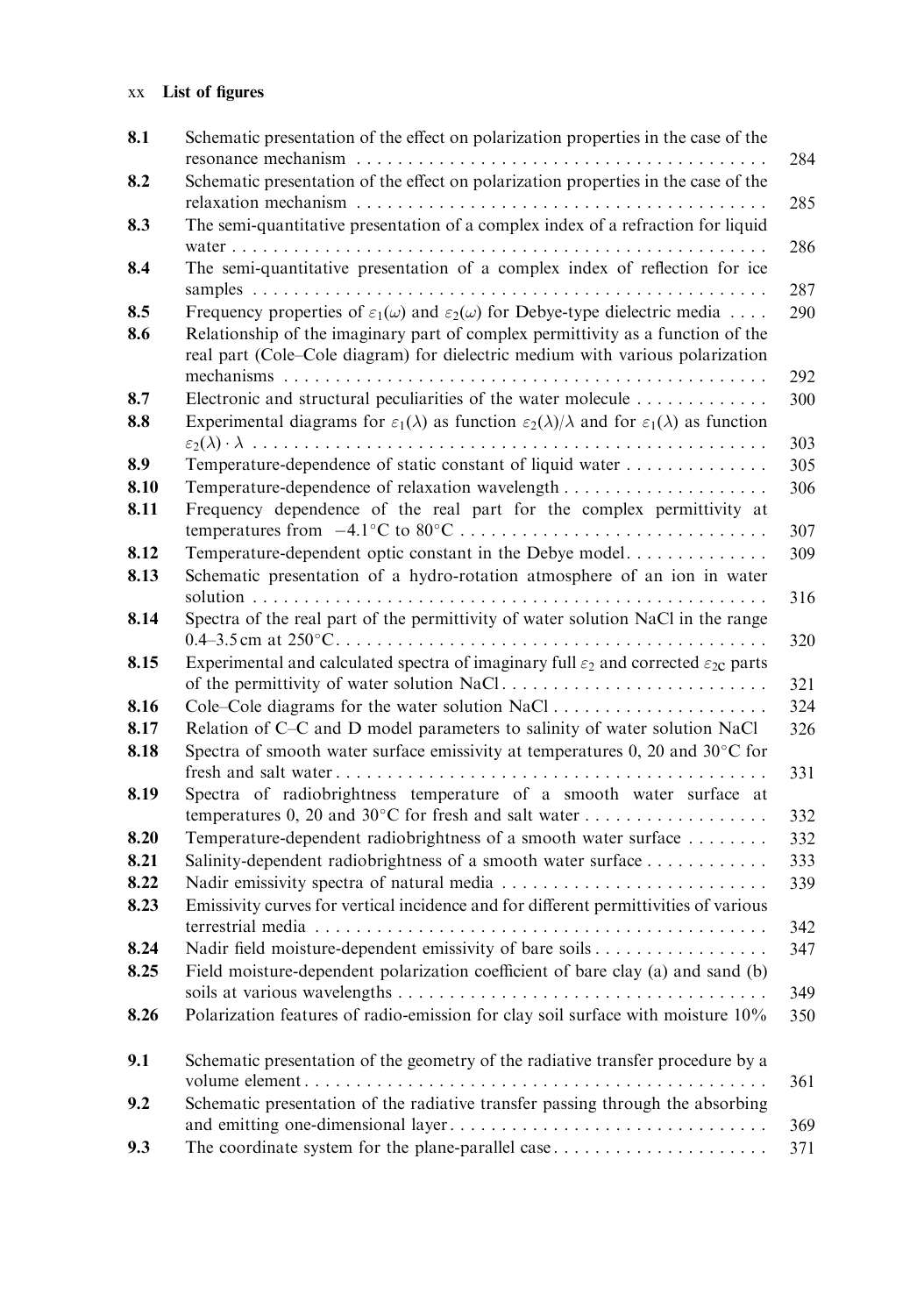| 9.4   | The coordinate system for the formal solution of the radiative transfer equation                                                                                             | 371 |
|-------|------------------------------------------------------------------------------------------------------------------------------------------------------------------------------|-----|
| 9.5   | The mirror-reflecting, emissive and black boundary conditions for the radiative                                                                                              |     |
|       |                                                                                                                                                                              | 371 |
| 9.6   | The measurement scheme for recording the outgoing radiation by the aircarrier<br>(A) (aircraft) inside the atmosphere and by a satellite (S) outside the atmosphere          | 377 |
| 9.7   | Emissivity of the atmosphere-surface system as a function of the atmospheric                                                                                                 | 380 |
| 9.8   | Polarization dependences of the atmosphere-surface system (solid lines) and of                                                                                               | 381 |
| 9.9   | Measured atmospheric opacity at 19 (squares) and 35 GHz (circles) under clear                                                                                                | 383 |
| 10.1  | Schematic presentation of the geometry in scattering studies in particles.                                                                                                   | 399 |
| 10.2  | The geometrical positions of the point within the particle $(r')$ and the                                                                                                    |     |
| 10.3  | The backscattering efficiency factor of a metal sphere as a function of the size                                                                                             | 403 |
|       |                                                                                                                                                                              | 409 |
| 10.4  | The efficiency factors of scattering $(QS)$ , absorption $(QA)$ and extinction $(QE)$                                                                                        | 413 |
| 10.5  | The efficiency factors of scattering $(QS)$ , backscattering $(QBS)$ and extinction                                                                                          |     |
|       |                                                                                                                                                                              | 415 |
| 10.6  | Single-scattering albedo of aqueous spheres as a function of size parameter<br>(normalized radius) at 4, 6, 9, 15, 34.8 and $100 \text{ GHz.} \dots \dots \dots \dots \dots$ | 416 |
| 10.7  | The extinction factor of spherical raindrops as a function of frequency                                                                                                      | 417 |
| 10.8  | Particle-size distributions (the density functions) for natural disperse media                                                                                               | 422 |
| 10.9  | Frequency characteristics of rain attenuation at rain temperature of $20^{\circ}$ C, for                                                                                     |     |
|       | Laws-Parsons (solid curves) and Marshall-Palmer (dashed curves) drop-size                                                                                                    | 427 |
| 10.10 | Frequency characteristics of attenuation for natural disperse media: rain (solid                                                                                             |     |
|       |                                                                                                                                                                              | 428 |
| 10.11 | The photographs of disperse water drop medium with relative volume                                                                                                           |     |
|       |                                                                                                                                                                              | 431 |
| 10.12 | The experimental histograms of droplet radii for medium $N_1$ (a) and for                                                                                                    |     |
| 10.13 | The extinction coefficient ( $\gamma$ ), radiobrightness temperature ( $T_B$ ) and                                                                                           | 432 |
|       | backscattering cross-section ( $\sigma_{BS}$ ) of disperse water drop media as functions                                                                                     |     |
|       | of the volume concentration $(C)$ and the number density $(N)$                                                                                                               | 434 |
| 10.14 | The photographic registrograms of a signal (at intermediate frequency)                                                                                                       | 436 |
| 10.15 | The statistical characteristics of radiation intensity of a signal transmitted                                                                                               |     |
|       |                                                                                                                                                                              | 437 |
| 10.16 | The structure function of intensity fluctuations for a signal transmitted through                                                                                            |     |
|       | a water drop medium with three volume concentrations                                                                                                                         | 438 |
| 10.17 | Normalized Doppler spectra of backscattering signal from a disperse medium                                                                                                   | 439 |
|       |                                                                                                                                                                              |     |
| 11.1  | Schematic sketch of single spectral line shape                                                                                                                               | 451 |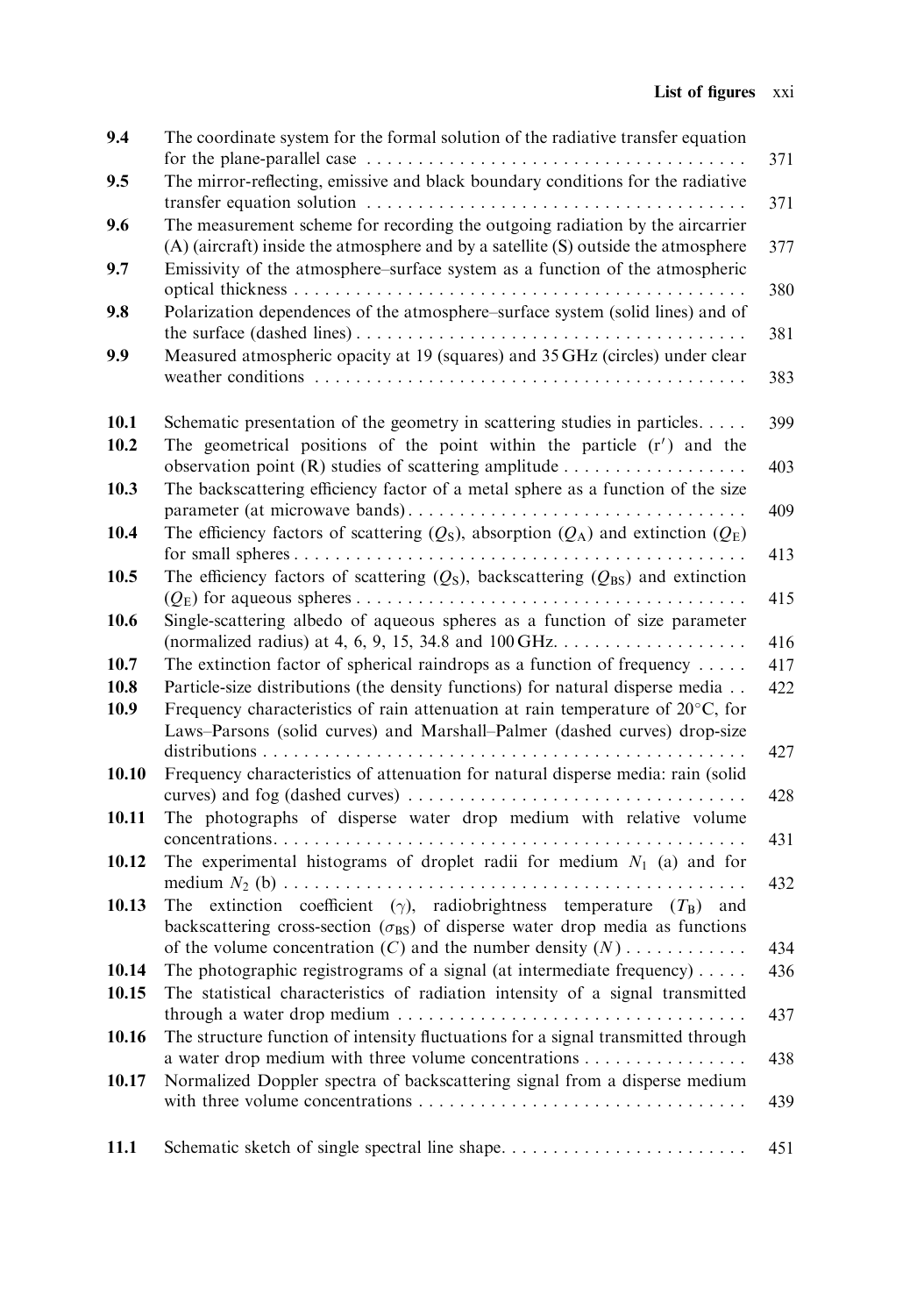| 11.2           | Schematic presentation of an electrical field amplitude in the form of oscillation                                                                                                                                                             | 457 |
|----------------|------------------------------------------------------------------------------------------------------------------------------------------------------------------------------------------------------------------------------------------------|-----|
| 11.3           | A line shape for Doppler and Lorentzian broadenings                                                                                                                                                                                            | 459 |
| 11.4           | Schematic sketches of spectral intensity transfer by way of a gas layer                                                                                                                                                                        | 465 |
| 11.5           | Schematic presentation of a total profile for the compound emission line of a                                                                                                                                                                  | 467 |
| 11.6           | Frequency characteristics of the one-way attenuation in terrestrial oxygen in the                                                                                                                                                              | 472 |
| 11.7           | Frequency characteristics of the brightness temperature with zenithal<br>observation in the 5-millimetre range at sea level condition                                                                                                          | 473 |
| 11.8           | The effect of vertical humidity profile on water vapour emission line shape at                                                                                                                                                                 | 476 |
| 11.9           | One-way attenuation in the terrestrial atmosphere over the frequency range                                                                                                                                                                     | 477 |
| 12.1           | Qualitative microwave spectra of the brightness temperature for the ocean-<br>atmosphere system in sensing at the nadir with a satellite                                                                                                       | 480 |
| 12.2           | Spectra of the brightness temperature for the ocean-atmosphere system in<br>sensing at the nadir with a satellite at frequency range 115-125 GHz                                                                                               | 481 |
| 12.3           | Normalized weighting functions in sensing at the nadir with a satellite at                                                                                                                                                                     | 481 |
| 12.4           | Theoretical spectra of the brightness temperature for the ocean-atmosphere                                                                                                                                                                     | 482 |
| 12.5           | Theoretical spectra of partial derivatives of the brightness temperature of a                                                                                                                                                                  | 483 |
| 12.6           | Schematic diagram of the microwave index $f$ versus cloud top temperature for                                                                                                                                                                  | 491 |
| 12.7           | Backscattering and thermal radiation signals of a tropical convective cloud                                                                                                                                                                    | 494 |
| 12.8           | Theoretical microwave spectra of relative variations of the brightness<br>temperature for water surfaces with a non-isothermal skin-layer                                                                                                      | 499 |
| 12.9           | Polarization characteristics of relative variations of the brightness temperature<br>for water surfaces with a non-isothermal skin-layer                                                                                                       | 500 |
| 12.10<br>12.11 | The experimental result of flight investigations that made possible the detection                                                                                                                                                              | 501 |
| 12.12          | of the azimuthal anisotropy effect in sea surface microwave emission<br>The experimental results of flight investigations (10 October 1978, the Sea of                                                                                         | 504 |
| 12.13          | Japan) in the azimuthal anisotropy study of sea surface microwave emission<br>The experimental results of flight investigations (20 October 1978, the Sea of<br>Japan) in the azimuthal anisotropy study of sea surface microwave emission and | 505 |
| 12.14          | $backscattering \dots \dots \dots \dots \dots \dots \dots \dots$<br>Fragment of the output signal of airborne (Russia airplane-laboratory IL-18)                                                                                               | 506 |
| 12.15          | high-performance radiometer R2 (wavelength 2 cm) versus the flight distance.<br>Backscattering images of a rough sea surface obtained by side-looking radar                                                                                    | 509 |
| 12.16          | The spatial-temporal evolution of catastrophic oil spills presented by a                                                                                                                                                                       | 513 |
| 12.17          | temporal series of schematic maps of the backscattering images.<br>Radio-emission isothermal maps of the sea surface studied at wavelength 8 mm                                                                                                | 514 |
|                |                                                                                                                                                                                                                                                | 515 |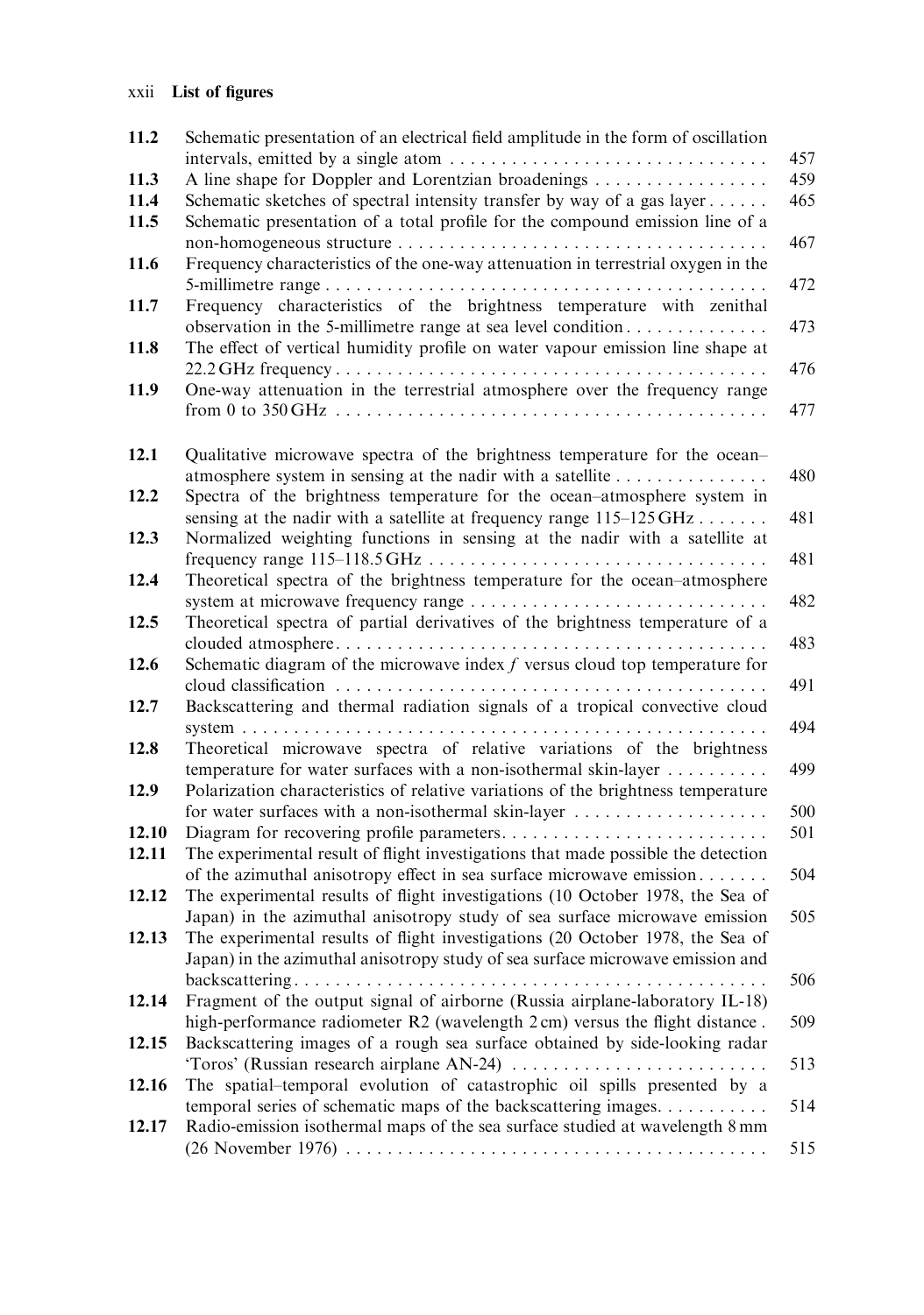| 12.18 | Fragments of synchronous output signals of airborne radiometers R2 and R0.8     |     |
|-------|---------------------------------------------------------------------------------|-----|
|       |                                                                                 | 518 |
| 12.19 | Fragments of synchronous output signals of airborne radiometers R2 and R0.8     |     |
|       |                                                                                 | 519 |
| 12.20 | Experimental spectra of radiobrightness temperature variations against the pure |     |
|       | (non-pollution) sea emission signal at three frequency channels (wavelengths    |     |
|       |                                                                                 | 520 |
| 12.21 | SLR schematic map combines with fragments of the radio-emission isothermal      |     |
|       |                                                                                 | 521 |
| 12.22 |                                                                                 | 522 |
| 12.23 | Schematic superposition of observing data from four types of sensing of oil     |     |
|       |                                                                                 | 523 |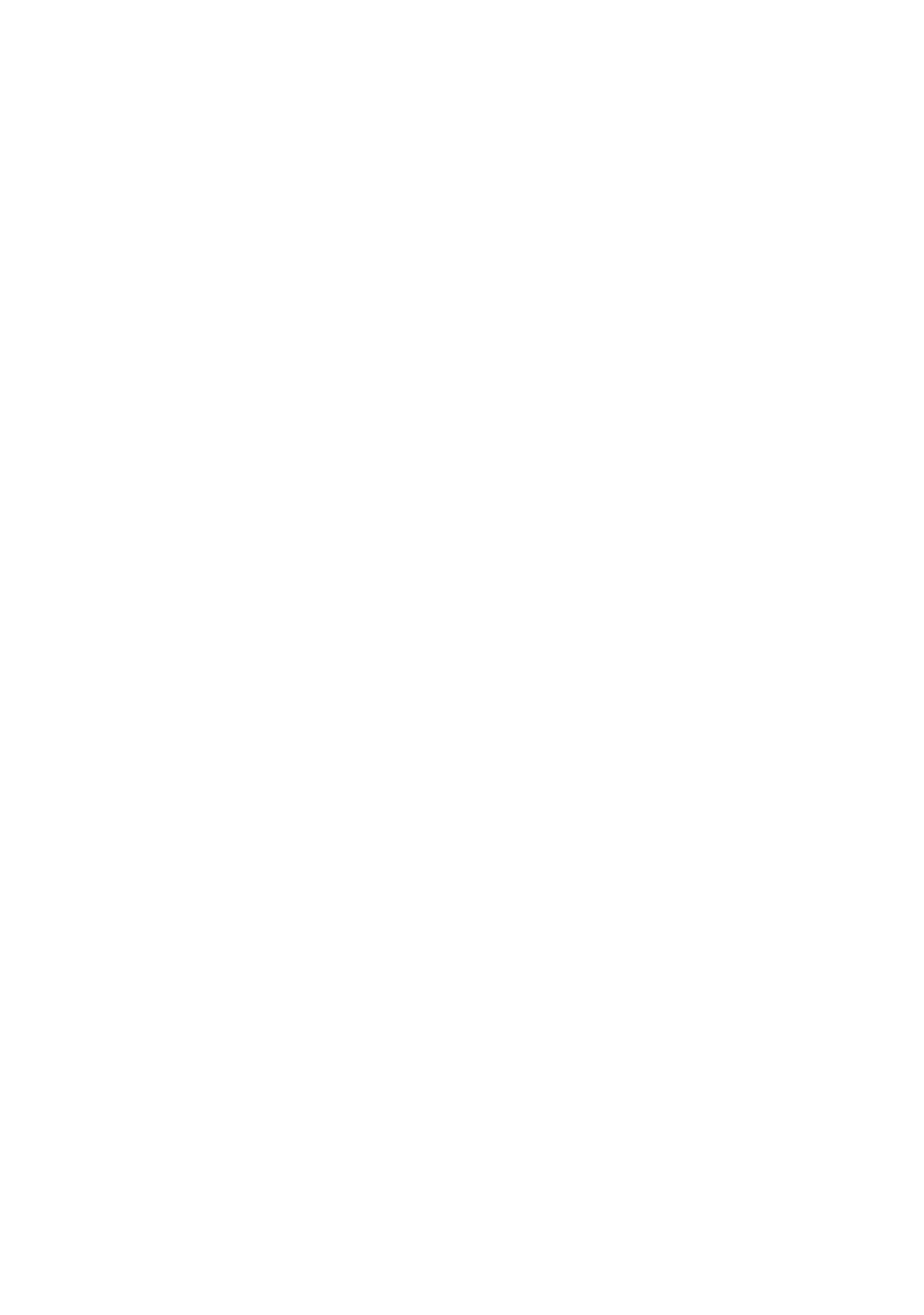### List of tables

| 5.1<br>5.2 | The main characteristics of radiotelescopes (the Crimea, Pushchino)<br>Antenna characteristics of microwave instruments onboard airplane-laboratory | 160<br>191 |
|------------|-----------------------------------------------------------------------------------------------------------------------------------------------------|------------|
| 5.3        | Measured antenna characteristics of microwave instruments by the MCH                                                                                | 193        |
| 5.4        | Antenna parameters of satellite microwave instruments                                                                                               | 200        |
| 7.1        |                                                                                                                                                     | 273        |
| 8.1        | Parameters of the D relaxation model for freshwater from experimental                                                                               | 304        |
| 8.2        | Calculated values of $A_i$ and $B_i$ coefficients in approximations $\varepsilon_0(S, t)$ ; $\lambda_S(S, t)$                                       | 328        |
| 8.3        | Dielectric characteristics of mixed electrolyte solutions                                                                                           | 330        |
| 8.4        | Dielectric characteristics of strong electrolyte NaCl                                                                                               | 334        |
| 8.5        | Average emissivity of surface categories                                                                                                            | 340        |
| 14.1       |                                                                                                                                                     | 534        |
| 14.2       | SSM/I characteristics (DMSP mission)                                                                                                                | 537        |
| 14.3       |                                                                                                                                                     | 539        |
| 14.4       |                                                                                                                                                     | 540        |
| 14.5       | AMSR Characteristics (ADEOS-II Mission)                                                                                                             | 543        |
| 14.6       | MTVZA-OK microwave frequency channel characteristics                                                                                                | 545        |
| 14.7       | Instrument features and expected performances of CIWSIR (CLOUDS                                                                                     | 549        |
| 14.8       | Instrument features and expected performances of CLAPMIR (CLOUDS                                                                                    | 550        |
| 14.9       |                                                                                                                                                     | 554        |
| 14.10      | Key baseline system characteristics of OSIRIS mission                                                                                               | 555        |